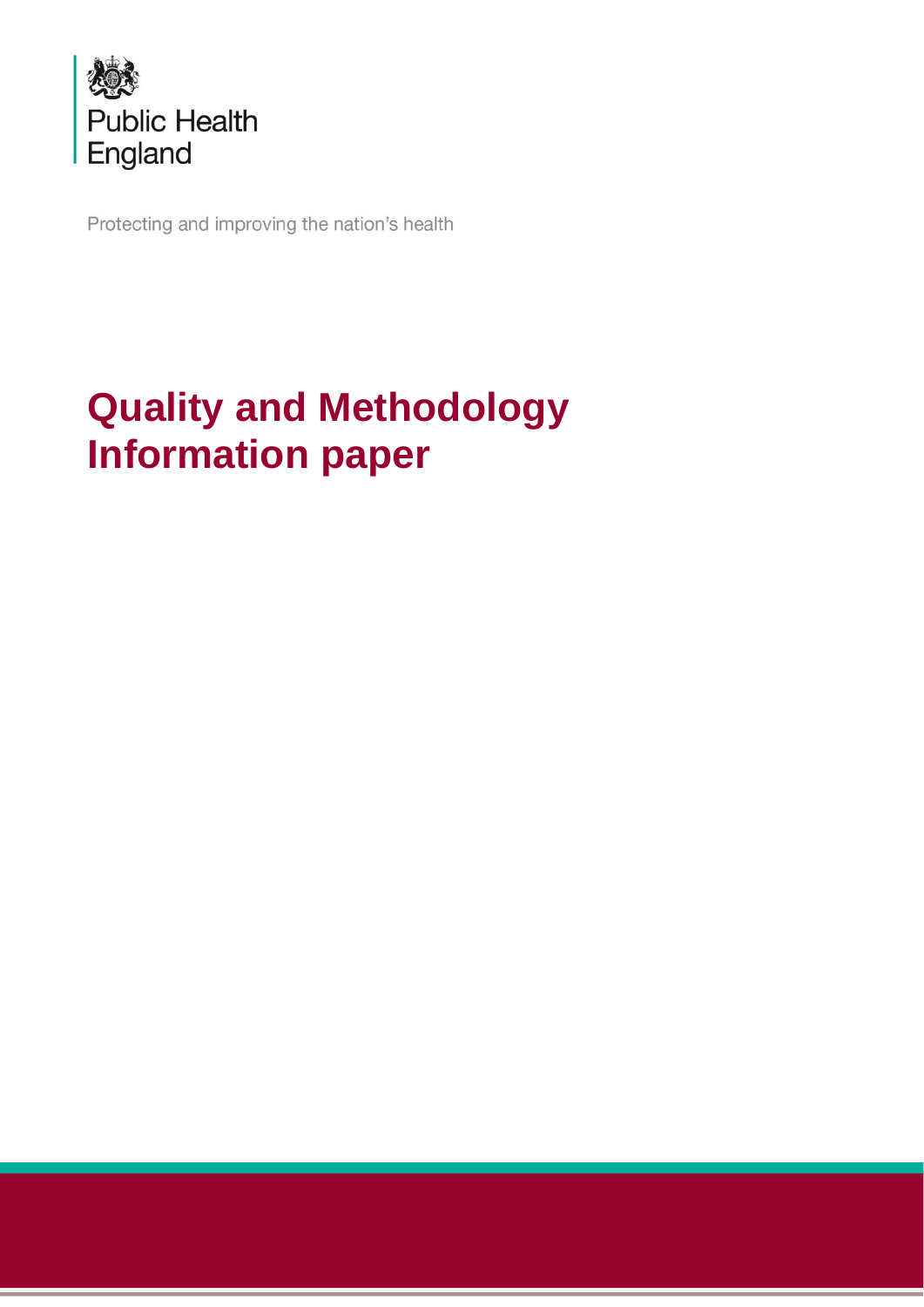# <span id="page-1-0"></span>About Public Health England

Public Health England exists to protect and improve the nation's health and wellbeing, and reduce health inequalities. We do this through world-leading science, research, knowledge and intelligence, advocacy, partnerships and the delivery of specialist public health services. We are an executive agency of the Department of Health and Social Care, and a distinct delivery organisation with operational autonomy. We provide government, local government, the NHS, Parliament, industry and the public with evidence-based professional, scientific and delivery expertise and support.

Public Health England Wellington House 133-155 Waterloo Road London SE1 8UG [www.gov.uk/phe](http://www.gov.uk/phe) Twitter: [@PHE\\_uk](https://twitter.com/PHE_uk) Facebook: [www.facebook.com/PublicHealthEngland](http://www.facebook.com/PublicHealthEngland) Email: [evidenceapplicationteam@phe.gov.uk](mailto:evidenceapplicationteam@phe.gov.uk)

| Title of Outputs: | <b>Adult Substance Misuse Treatment Statistics</b>   |  |  |
|-------------------|------------------------------------------------------|--|--|
|                   | Young People's Substance Misuse Treatment Statistics |  |  |
|                   | Secure Setting Substance Misuse Treatment Statistics |  |  |
| Designation:      | <b>National Statistics and Official Statistics</b>   |  |  |



#### © Crown copyright 2019

You may re-use this information (excluding logos) free of charge in any format or medium, under the terms of the Open Government Licence v3.0. To view this licence, visit [OGL.](https://www.nationalarchives.gov.uk/doc/open-government-licence/version/3/) Where we have identified any third party copyright information you will need to obtain permission from the copyright holders concerned.

Published November 2019 PHE publications **PHE** supports the UN



gateway number: 201XXXX Sustainable Development Goals

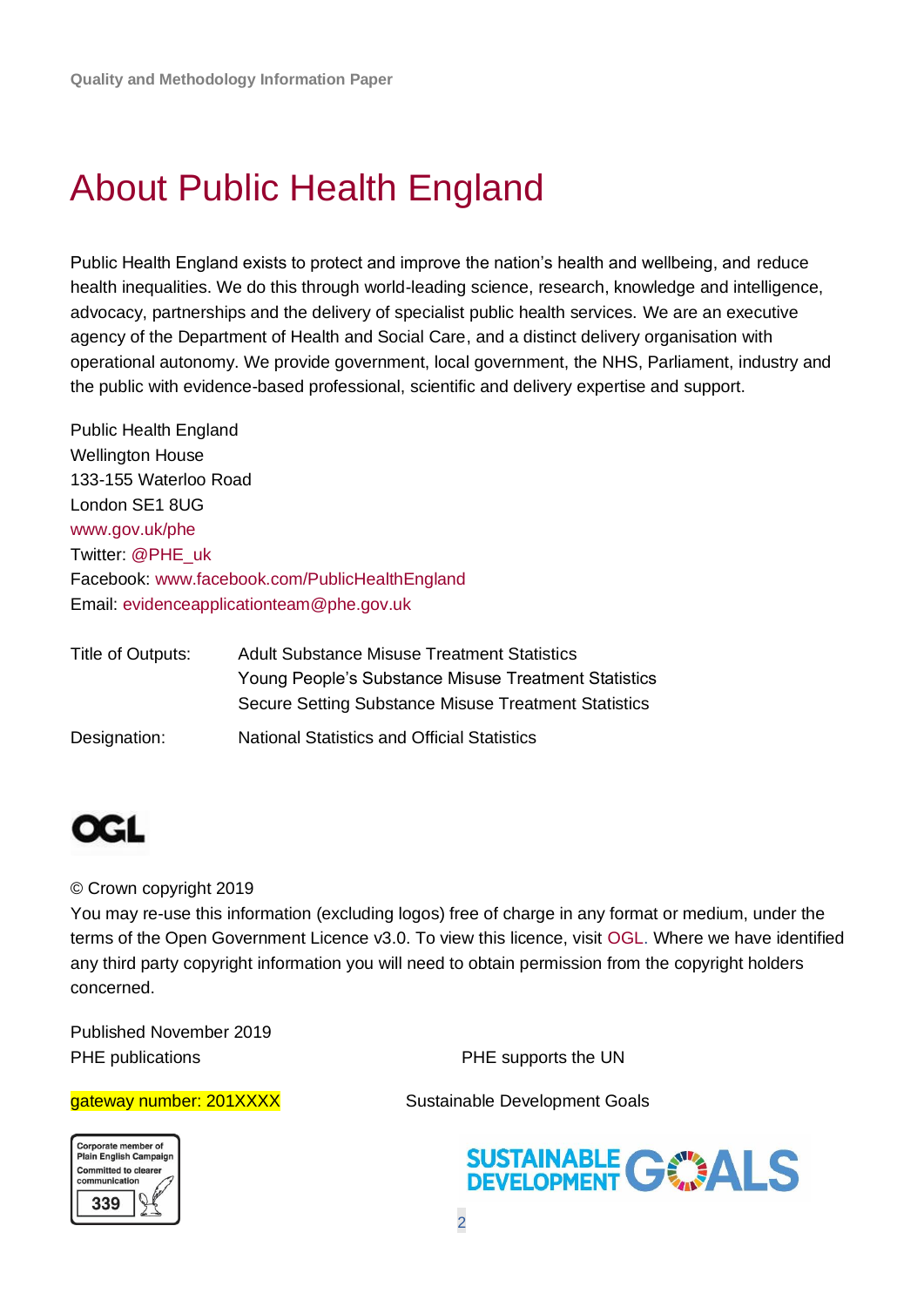# **Contents**

| About Public Health England                                          | 2               |
|----------------------------------------------------------------------|-----------------|
| <b>Executive summary</b>                                             | 4               |
| About the output                                                     | 6               |
| Timelines and punctuality                                            | 9               |
| How the output is created                                            | 10              |
| Validation and Quality Assurance                                     | 12 <sup>2</sup> |
| Coherence and comparability                                          | 18              |
| Other information                                                    | 20              |
| Assessment of quality and robustness of 2018-19 NDTMS community data |                 |
| Comparability of data to previous reports                            |                 |
| <b>Useful Links</b>                                                  | 23              |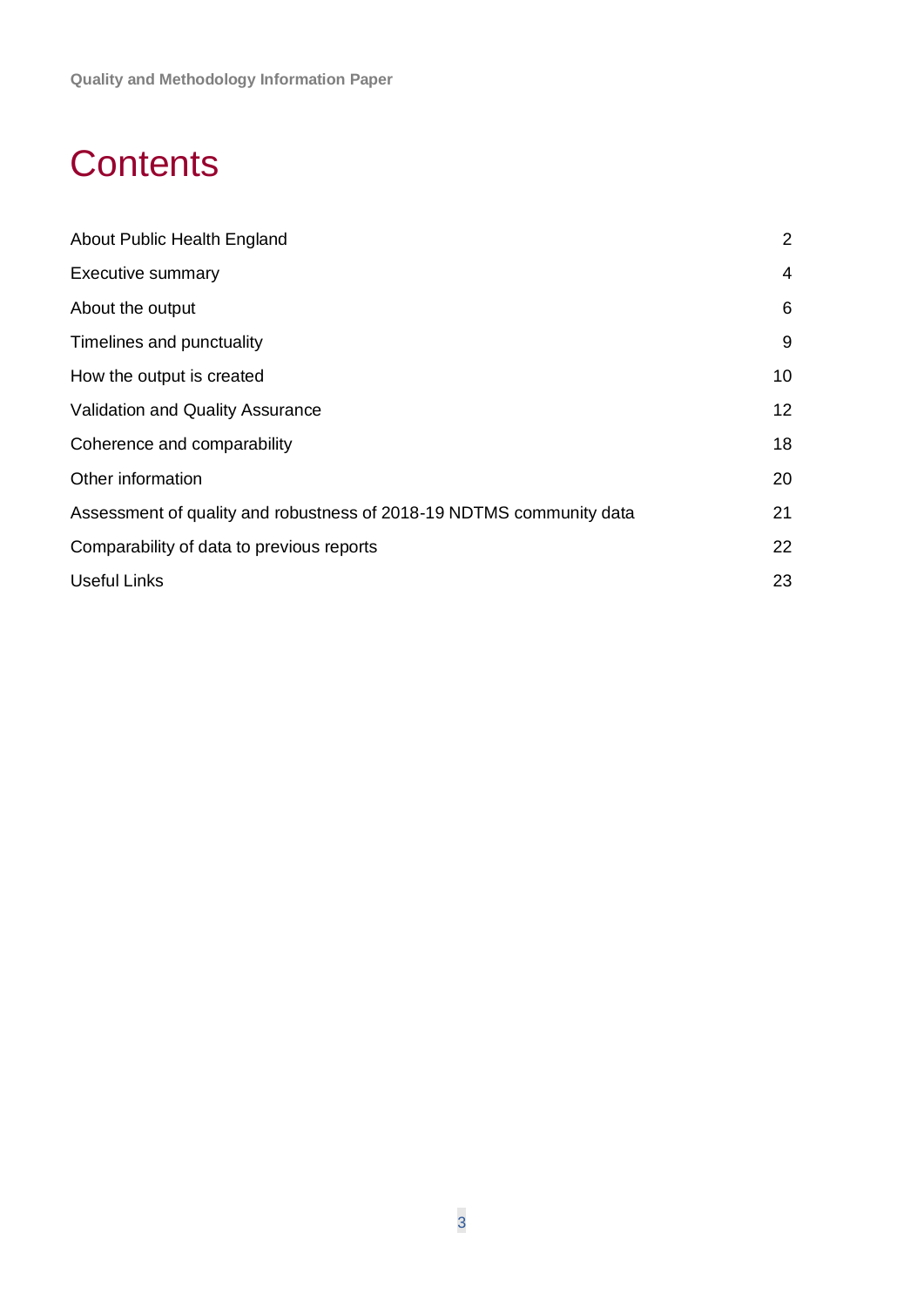## <span id="page-3-0"></span>Executive summary

The statistics on drug and alcohol treatment consist of three annual publications and a monthly release of provisional headline figures. All publications are an analysis of data collected on the National Drug Treatment Monitoring System (NDTMS), a series of administrative datasets managed by Public Health England.

The current system of data collection and production of statistics about drug treatment began at Manchester University in the late 1980's. Local drug treatment providers returned a form to the University about new presentations to drug treatment. This system's ability to track the growth in heroin use in Greater Manchester during the early stages of the 1990's epidemic led to the Department of Health (DH) commissioning nine regional databases, known as Regional Drug Misuse Databases (RDMD's). RDMDs collected information on new presentations to drug services or presentations after a break in contact of six months or more. These were reported in the DH's statistical bulletins for sixmonth periods, starting with the six months ending March 1993 and continuing to the six months ending March 2001 (these can be found [here\)](https://webarchive.nationalarchives.gov.uk/20120907233254/http:/www.dh.gov.uk/en/Publicationsandstatistics/Statistics/StatisticalWorkAreas/Statisticalpublichealth/DH_4015620).

In 1997, the new government was committed to a Public Service Agreement (PSA) target of 'doubling the number of people in drug treatment' in ten years. Central returns from the RDMD were based on an incidence model, and so could neither measure the baseline, nor progress toward this target. In response, the Department of Health commissioned a strategic review of the structure and operation of the RDMD. This review led to the introduction of the NDTMS on 1<sup>st</sup> April 2001, which was designed to measure incidence and prevalence of drug treatment.

In 2001, the National Treatment Agency (NTA), a special health authority was created to support the development of the drug treatment sector. The NDTMS was transferred to the NTA from the DH in April 2004, at which point the NTA changed the method of data capture from paper forms to an electronic core data-set. This core data-set was aligned with the information requirements of 'Models of care for drug users' (most recent equivalent found [here\)](https://www.gov.uk/government/publications/drug-misuse-and-dependence-uk-guidelines-on-clinical-management), and the systems main function was to enable the NTA to manage performance of drug treatment services. The NTA contracted with Manchester University to produce the National Statistics tables from the NDMTS data collection. Publication of the statistics and commentary was supplied by the NTA.

Over the next few years, the remit of the NDTMS data collection was extended to cover alcohol treatment services, young people's substance misuse treatment services, and substance misuse treatment in secure settings. Statistics were produced by the NTA for young people's community treatment from 2007-08, and adult community alcohol treatment from 2008-09. Both publications became national statistics in 2012.

In April 2013, the NTA was absorbed into Public Health England, and responsibility for the NDTMS and National Statistics was transferred to this new body. NDTMS data collection was further extended to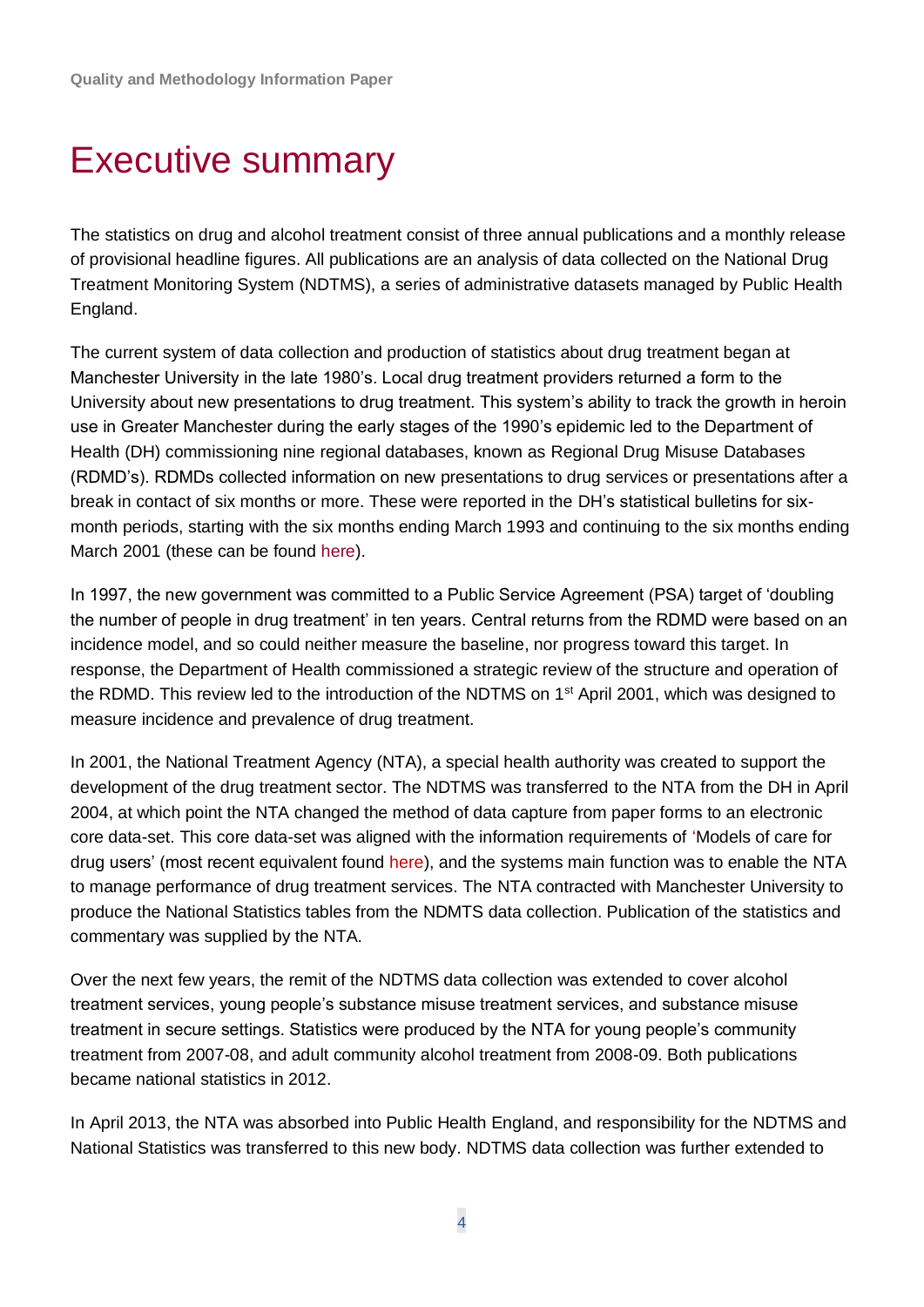cover the prison and Young Offender Institutions (YOI) from 2012-15. The secure setting publication is an official statistic and was reported for the first time in 2015-16.

Following extensive consultation with various levels of stakeholders, a new methodology was agreed to allow for the first time from 2014-15 the reporting of adult community drug and alcohol treatment interventions combined, where previously these had been reported separately. The previous six years of reporting were re-released using this method to provide a consistent longitudinal approach. Secure setting substance misuse treatment statistics is also reported in this way from 2015-16. Detailed documentation on this change can be found [here.](https://www.ndtms.net/CAS/Consultations) For young people's community treatment statistics, drug and alcohol treatment interventions have consistently been reported in combination.

All statistical publications, including monthly provisional figures are available from [NDTMS.net \(](https://www.ndtms.net/)a PHE website managed by the University of Manchester).

This document provides information that describes the quality of the data and details any points that should be noted when using the output. The format is based on [ONS Code of Practice for Statistics,](https://www.statisticsauthority.gov.uk/code-of-practice/) which is consistent with the UN's Fundamental Principles of Official Statistics, with Cabinet Office guidance to ministers, and with the broader Nolan principles of propriety in public life. This framework is based on three key principles; trustworthiness, quality and value.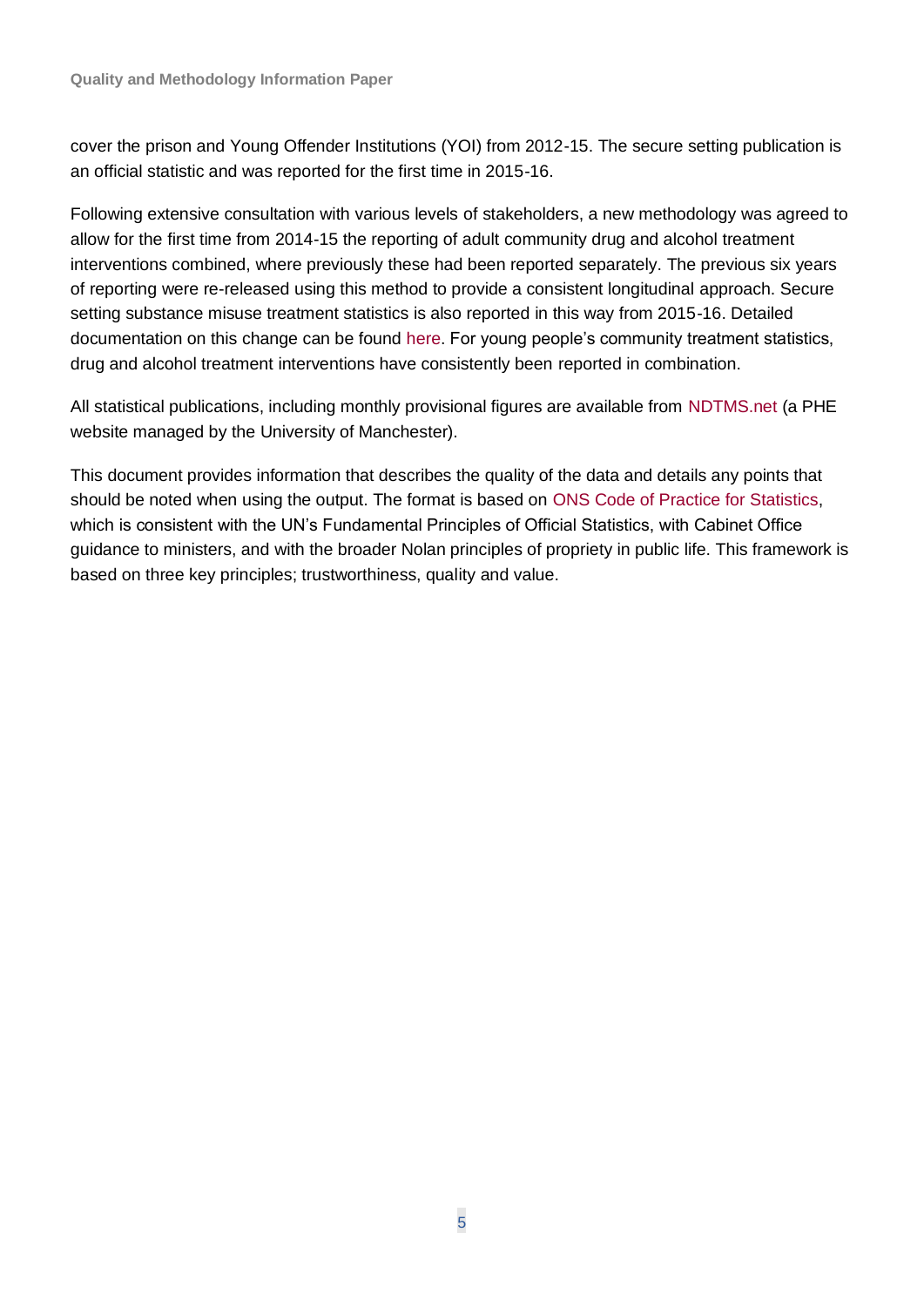# <span id="page-5-0"></span>About the output

Monthly provisional statistics report key headline figures for community treatment, from April 2014 onwards, which enable local commissioners and treatment providers to monitor activity (overall number of clients in treatment, new presentations to treatment, those effectively engaged in treatment, and number of clients exiting treatment), and the high level Public Health Outcomes Framework (PHOF) (successfully treated, as defined by successful discharge and no re-presentation back to providers within a six month period). Most outputs are reported by time series (monthly) and clinical areas or "themes" (opiate users, non-opiate users, non-opiate and alcohol users, alcohol only users, and young people) nationally, by PHE Centre and local authority area.

These statistics are used by national and local government to monitor the availability and effectiveness of alcohol and drug treatment in England. The information is collected from approximately 680 treatment services on a monthly basis. This data is regularly fed back to local service commissioners and service providers in the form of benchmarked reports, toolkits and data packs to inform local Joint Strategic Needs Assessments.

These resources are integral in assisting local areas to respond to need and improve outcomes. They can help local authorities ensure that the services they commission are effective and good value for money within the context of competing local priorities.

The annual statistics are more detailed, and contain:

#### **Adult substance misuse treatment**

The age of clients are taken at the earliest point of contact in their latest treatment journey in the financial year (at triage or the start of the financial year, whichever is earlier). The adult report covers those who were aged 18 to 99 according to this age method.

- *1) Characteristics of clients:*
	- a) Drug use profile
	- b) Age of clients
	- c) Gender of clients
	- d) Ethnicity of clients
	- e) Religion of clients
	- f) Sexuality of clients
	- g) Disabilities cited by clients
	- h) Source of referral into treatment (new presentations)
	- i) Age and substance use (new presentations)
	- j) Injecting behaviour (new presentations)
	- k) Housing situation (new presentations)
	- l) Mental health treatment need and treatment received
	- m) Parental status
	- n) Client's children engaged with any early help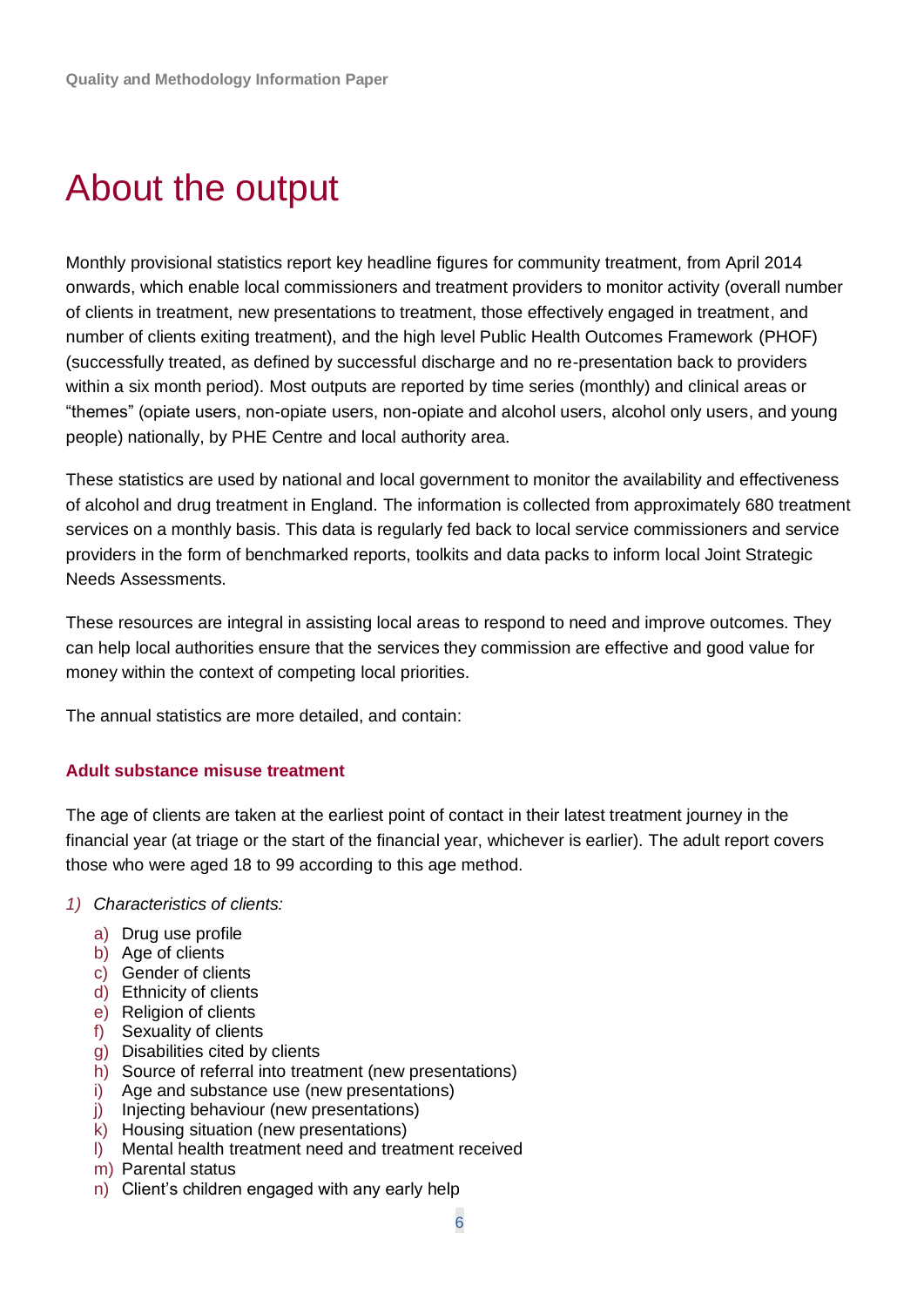- *2) Access to services:*
	- a) Waiting times: for first and subsequent treatment interventions
	- b) Treatment interventions
	- c) Engagement
- *3) Treatment and recovery outcomes:*
	- a) Treatment exits and successful completion
	- b) Six month outcomes
- *4) Trends over time:* 
	- a) Trends in numbers in treatment
	- b) Trends in age group and presenting substances
	- c) Trends in club drug and new psychoactive substance (NPS) use
	- d) Trends in treatment exit reasons
	- e) Trends in waiting times for first intervention
	- f) Trends in new presentations
- *5) A fourteen-year treatment population analysis*

#### **Young people's substance misuse treatment**

The age of clients are taken at the earliest point of contact in their latest treatment journey in the financial year (at triage or the start of the financial year, whichever is earlier). Young people are included in this report if they were under 18 and 9 and over according to this method, even if they turned 18 during the financial year, and are categorised in the report according to the age they were and their age at their next birthday (e.g. 17-18).

- *1) Characteristics of young people:*
	- a) Age and gender
	- b) Ethnicity
	- c) Substance use
	- d) Age and substance use
	- e) Referral source
	- f) Education and employment status
	- g) Accommodation status
	- h) Vulnerabilities identified
	- i) Multiple vulnerabilities
	- j) Sexual exploitation
- *2) Access to services:*
	- a) Waiting times (first and subsequent interventions)
	- b) Treatment interventions
	- c) Length of latest episode of specialist interventions
- *3) Specialist substance misuse service exits:*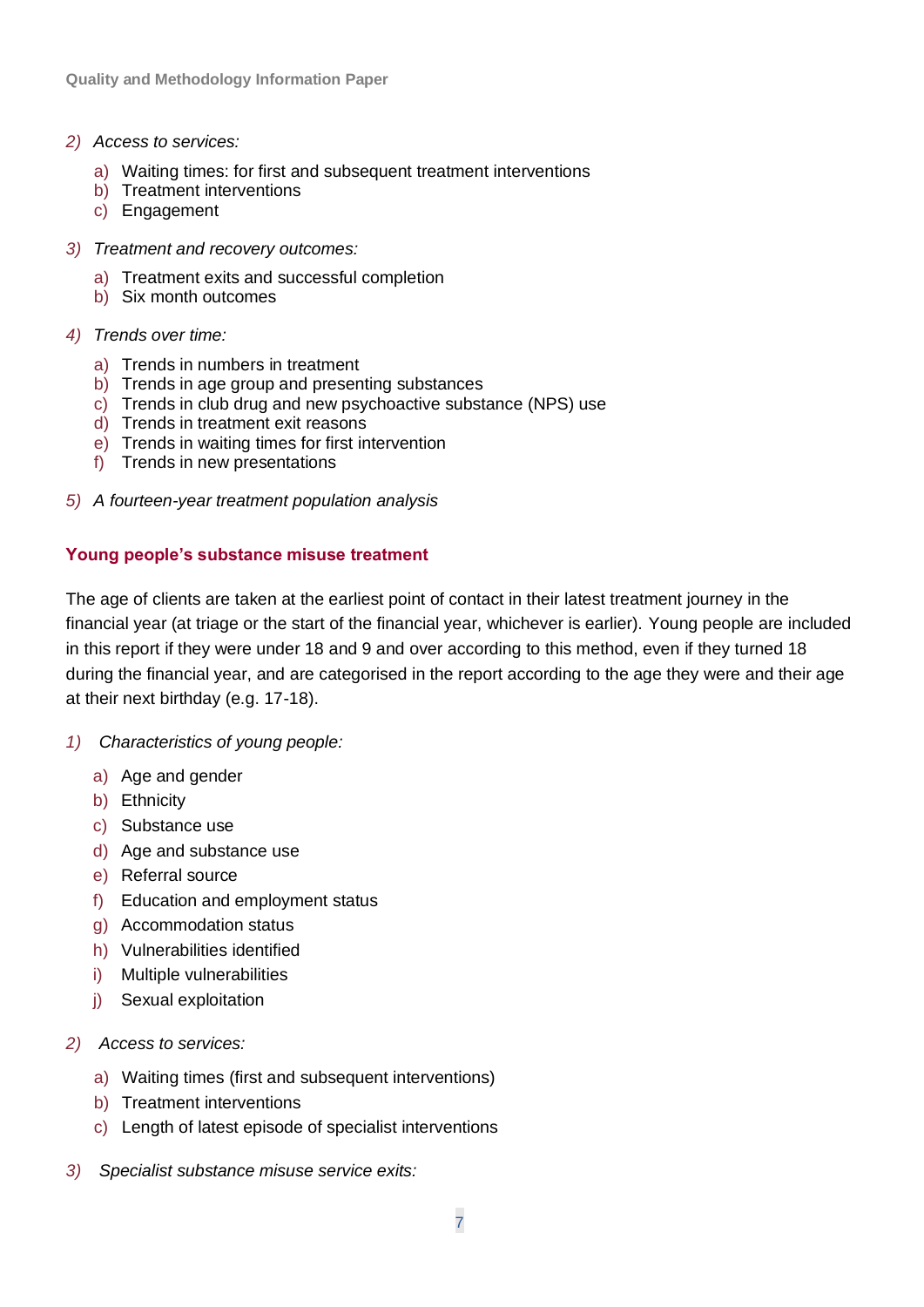- a) Specialist service exits
- *4) Trends over time:*
	- a) Trends in age
	- b) Trends in primary substance
	- c) Trends in other drug use (not cannabis or alcohol)
	- d) Trends in service exit reasons

#### **Adult substance misuse treatment in secure settings**

The age of adults are calculated from the date of reception into the secure setting and this is reported for the latest episode of treatment. This report covers those who were aged 18 to 99 according to this age method.

- *1. Characteristics of adults in treatment in secure settings*
	- a) Substance use profile
	- b) Age of clients
	- c) Gender of clients
	- d) Ethnicity of clients
	- e) Religion of clients
	- f) Sexuality of clients
	- g) Disabilities cited by clients
	- h) Pathway into treatment (new presentations)
	- i) Age and presenting substance use (new presentations)
	- j) Injecting behaviour (new presentations)
- *2. Access to services:*
	- a) Waiting times from reception to triage and triage to first intervention
	- b) Treatment interventions
- *3. Treatment outcomes:*
	- a) Average length of treatment intervention
	- b) Length of latest episode ending
	- c) Treatment exits
	- d) Continuity of care

#### **Young people's substance misuse treatment in secure settings**

The age of young people are calculated from the date of reception into the secure setting and this is reported for the latest episode of treatment. This report covers those who were under the age of 18 according to this age method.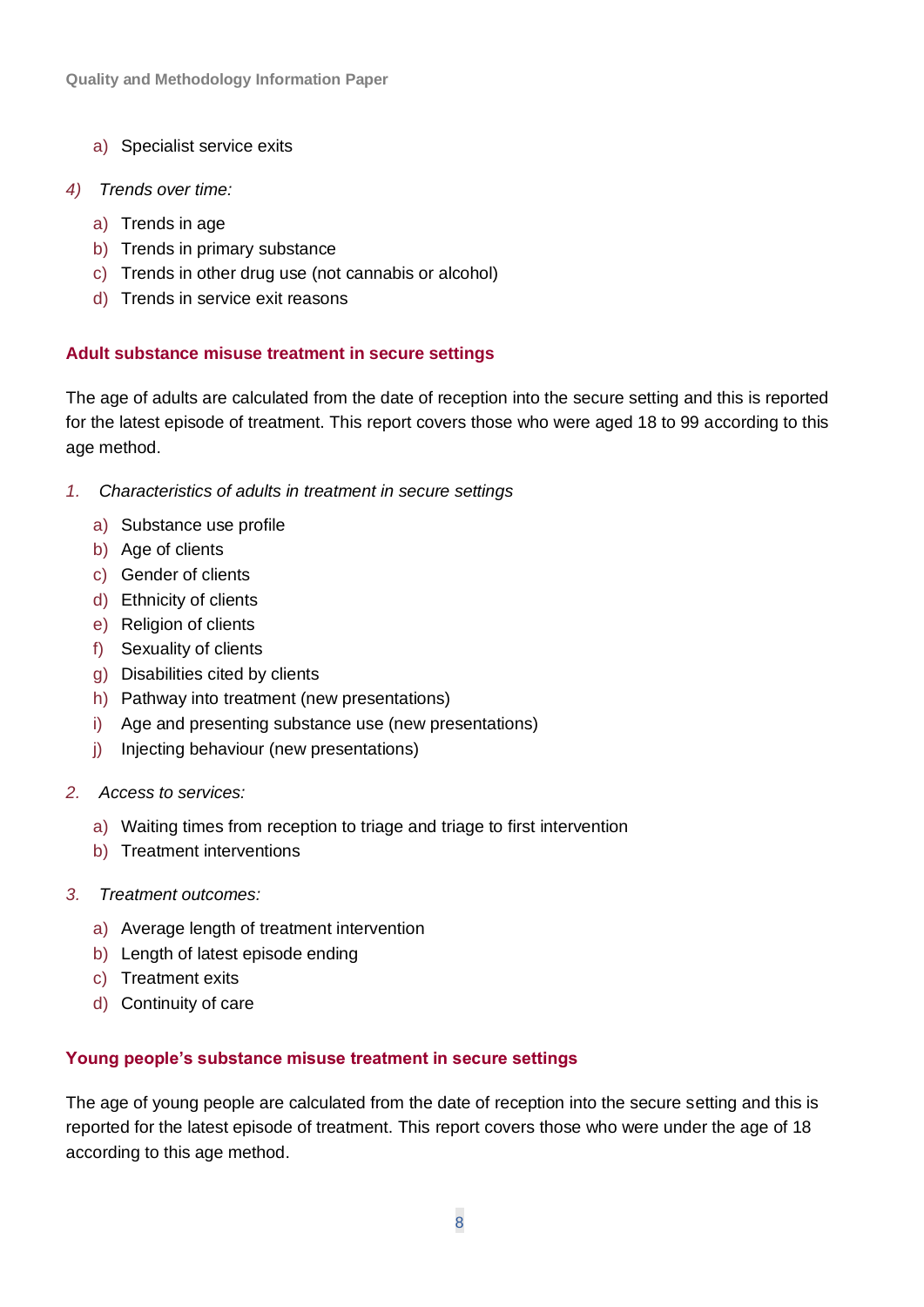- *1. Characteristics of young people in treatment in the secure estate*
	- a) Establishment type
	- b) Age and gender
	- c) Ethnicity
	- d) Substance use
	- e) Pathway into YP treatment
- *2. Access to services:*
	- a) Waiting times from reception to triage and triage to first intervention
	- b) Treatment interventions received
	- c) Length of latest episode
	- d) Vulnerabilities / risks identified in young people starting treatment
- *3. Specialist substance misuse service exits:*
	- a) Treatment exits reasons

# <span id="page-8-0"></span>Timelines and punctuality

## **Monthly Summary Information**

The following summary information aims to be published on (or on the next working day closest to) the 1<sup>st</sup> of the month, together with the change in total from the previous monthly provisional figure

- Number of adult clients in treatment in the preceding 12 months (segmented by opiate clients, non-opiate clients, non-opiate and alcohol clients and alcohol only clients)
- Number of adult clients presenting to treatment in the year starting April (segmented by opiate clients, non-opiate clients, non-opiate and alcohol clients and alcohol only clients)
- Number of adult clients exiting treatment in the year starting April (segmented by opiate clients, non-opiate clients, non-opiate and alcohol clients and alcohol only clients)
- Number of adult clients in 'effective treatment' in the preceding 12 months (segmented by opiate clients, non-opiate clients and non-opiate and alcohol clients)
- The number of Young People (<18 years) who received treatment in the previous month, and the number who started treatment in the month.
- 6 months prior to the current month, the number of adult opiate clients who successfully completed in the 12 months previously and did not re-present within the next 6 months (PHOF C19)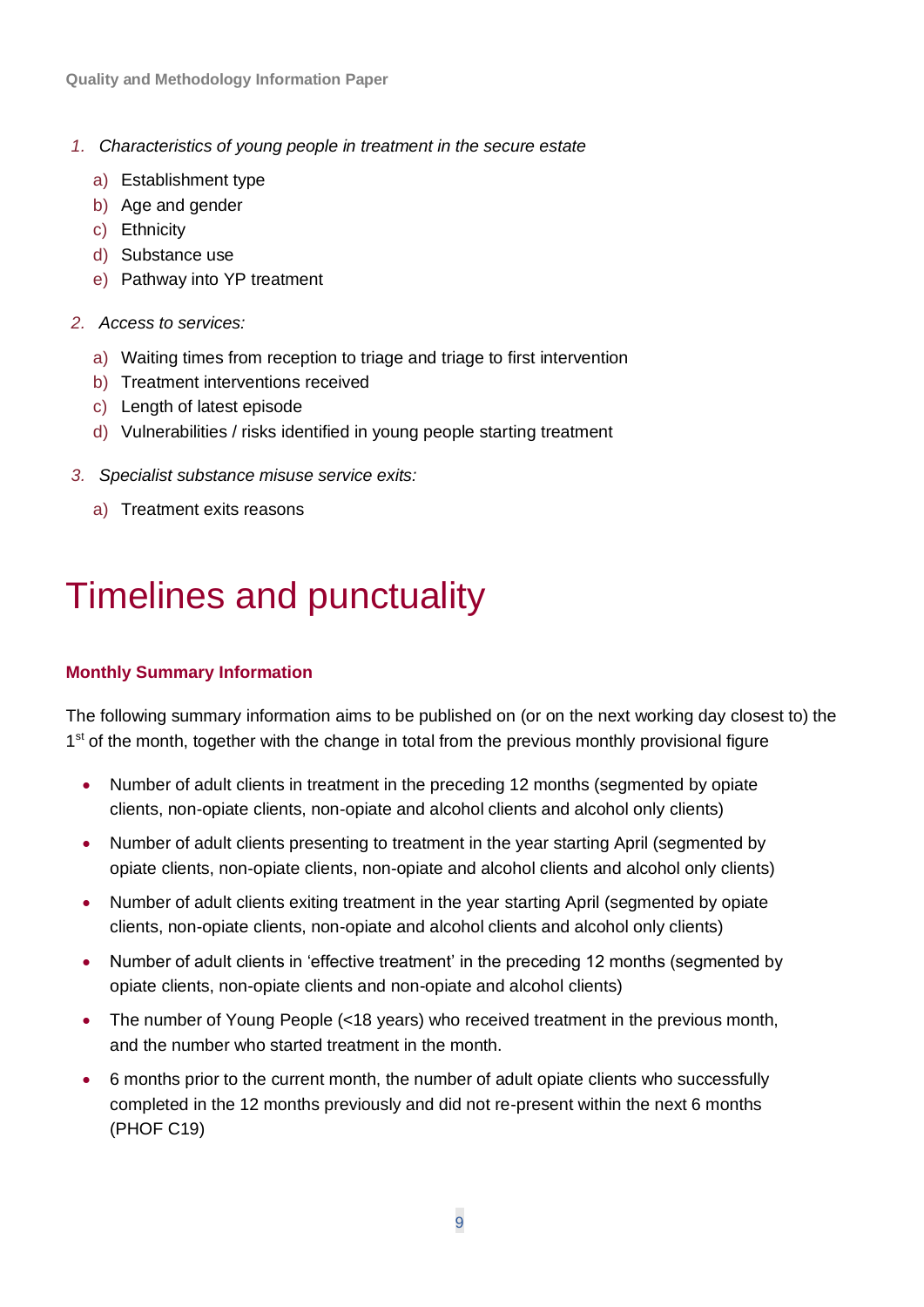- 6 months prior to the current month, the number of adult clients using non-opiates only or alcohol and non-opiates who successfully completed in the 12 months previously and did not re-present within the next 6 months (PHOF C19)
- 6 months prior to the current month, the number of adult alcohol-only clients who successfully completed in the 12 months previously and did not re-present within the next 6 months (PHOF C19)

Known issues with the data collection process that affect the figures are also provided. These are primarily a list of providers who failed to submit data to the collection in the month.

• Figures are provided at national, PHE Centre and local authority level (with the exception of PHOF C19 where PHE Centre level is not produced).

## **Annual Statistics**

More detailed annual statistics – as described above – are released between October and January each year and report on a number of regular data items recorded by the National Drug Treatment Monitoring System. There are three reports over this period, for the three thematic areas (adult substance misuse treatment, young people's substance misuse and adult and young people substance misuse treatment in secure settings).

## <span id="page-9-0"></span>How the output is created

Figure 1 is a data-flow diagram of the production cycle for the statistics. The process, roles and responsibilities for this data-flow are described below.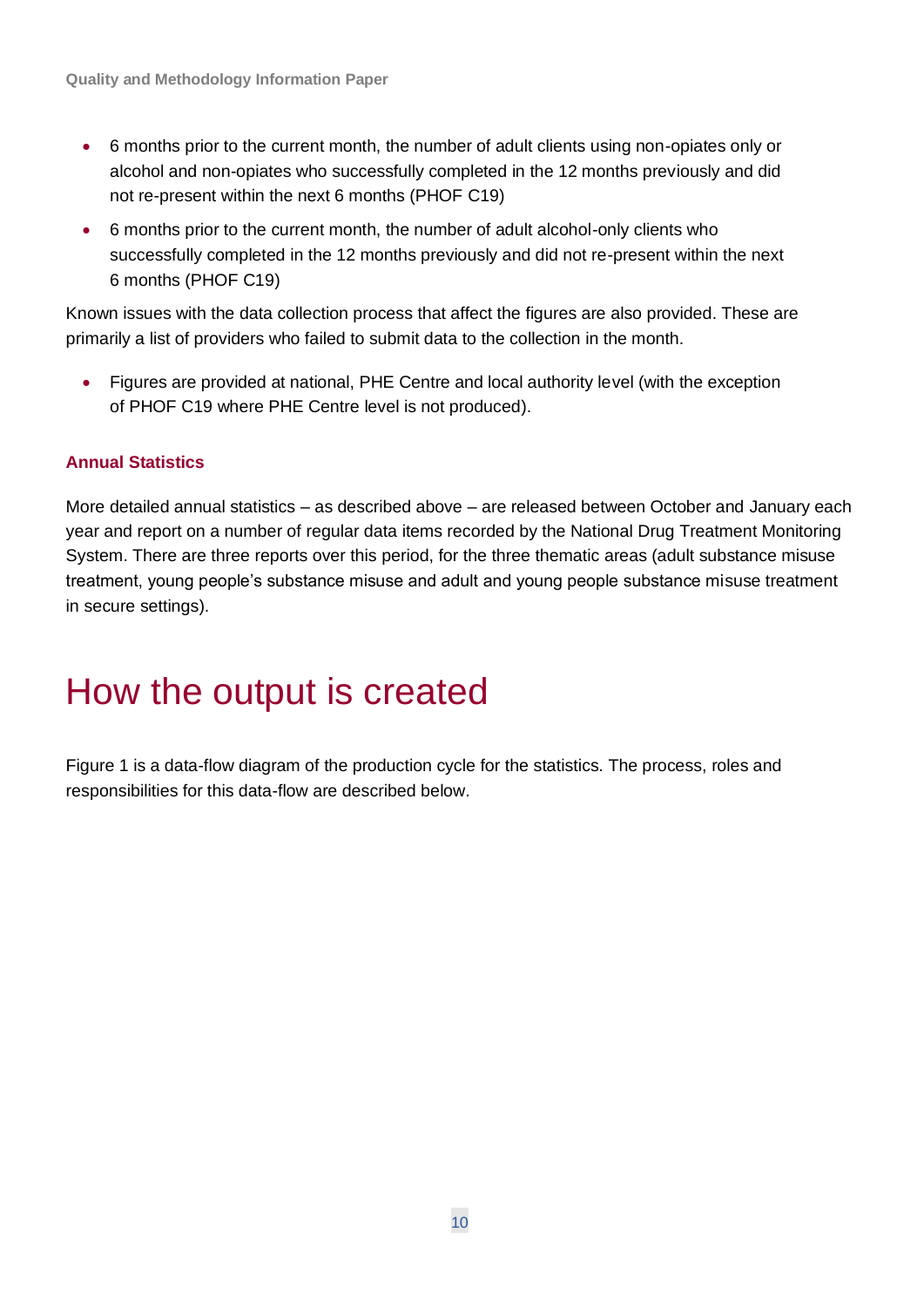

**Figure 1. Production cycle for the statistics.**

**1, 2** The local treatment record is entered onto a treatment provider's clinical information system. This is done either using a PHE developed software package (the Data Entry Tool (DET)) or through a commercial product, configured to record and submit against the NDTMS data-standard. Around 78% of the data submitted to the NDTMS is collected on 25 commercial products, and 22% is collected on the DET).

**3.** At the end of the monthly reporting period, treatment providers extract files from their clinical information systems, and submit these to the Drug and Alcohol Monitoring System (NDTMSv2). Submissions are checked for data quality by regional NDTMS teams, and then approved for upload into NDTMSv2.

**4.** Data submissions are aggregated and reconciled against previous submissions. A national extract file is provided to both internal PHE analysts and to Manchester University. This is used by both bodies to produce provisional statistics and routine management reporting.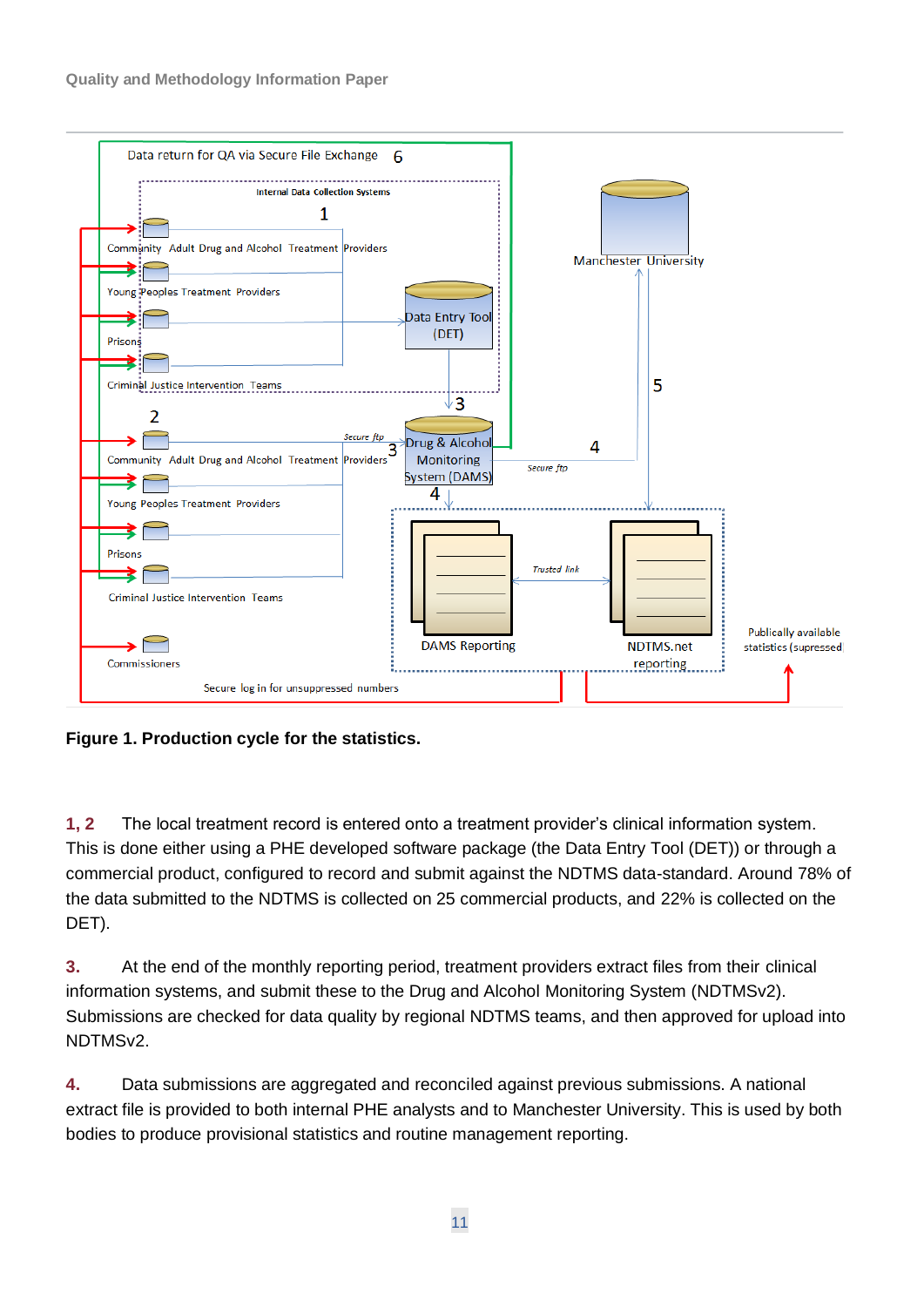**5.** Once both the analysts at Manchester University and PHE agree on the statistics these are approved by PHE for release.

On the scheduled release the monthly provisional National Statistics are posted on to the Manchester University managed [ndtms.net](https://www.ndtms.net/) site. Management reports are made available through both ndtms.net and NDTMSV2. Publicly released figures have small numbers suppressed, but groups with a professional need for unsuppressed figures (e.g. providers, commissioners) can obtain these after logging on to a secure application via NDTMS.net or NDTMSV2.

Monthly provisional statistics will commonly be incomplete, as not all submitting providers will submit each month. There are also likely to be outstanding data quality issues which providers will not have been able to address before the provisional statistics release date.

Annual National Statistics releases require that any incomplete submissions are resolved as much as possible prior to release. National Statistics are released by financial year, and the submission period for completing submissions extends until the end of July for a previous financial year. Once this has been completed, the data-set for the previous financial year is 'frozen', and a copy of the data is held by both Manchester University and PHE. The National Statistics tables are produced by PHE, and verified by Manchester University. The text within the Annual Statistics reports is produced by PHE.

**6.** Any data issues with submission files that require flows of patient data between PHE and the treatment providers are managed through a secure file exchange. This is a securely encrypted drop-box tool that ensures that information remains confidential during these exchanges.

# <span id="page-11-0"></span>Verification and Quality Assurance

## **Treatment provider data systems and extract.**

Clinical information systems are provided with a comprehensive, SCCI approved standard to ensure that there is consistency and comparability between data returns. The key documents are;

- a) A technical definition (for system developers)
- b) A business definition (for clinicians, commissioners etc.)
- c) A file interface specification with NDTMS systems
- d) Reference data (code sets)
- e) Other guidance.

A full set of documents can be found at [https://www.gov.uk/government/publications/national-drug](https://www.gov.uk/government/publications/national-drug-treatment-monitoring-system-reference-data)[treatment-monitoring-system-reference-data.](https://www.gov.uk/government/publications/national-drug-treatment-monitoring-system-reference-data)

In order to assist suppliers to produce systems that can interface without errors with NDTMS systems, around 3500 validations that are applied to data are published. These are divided into errors and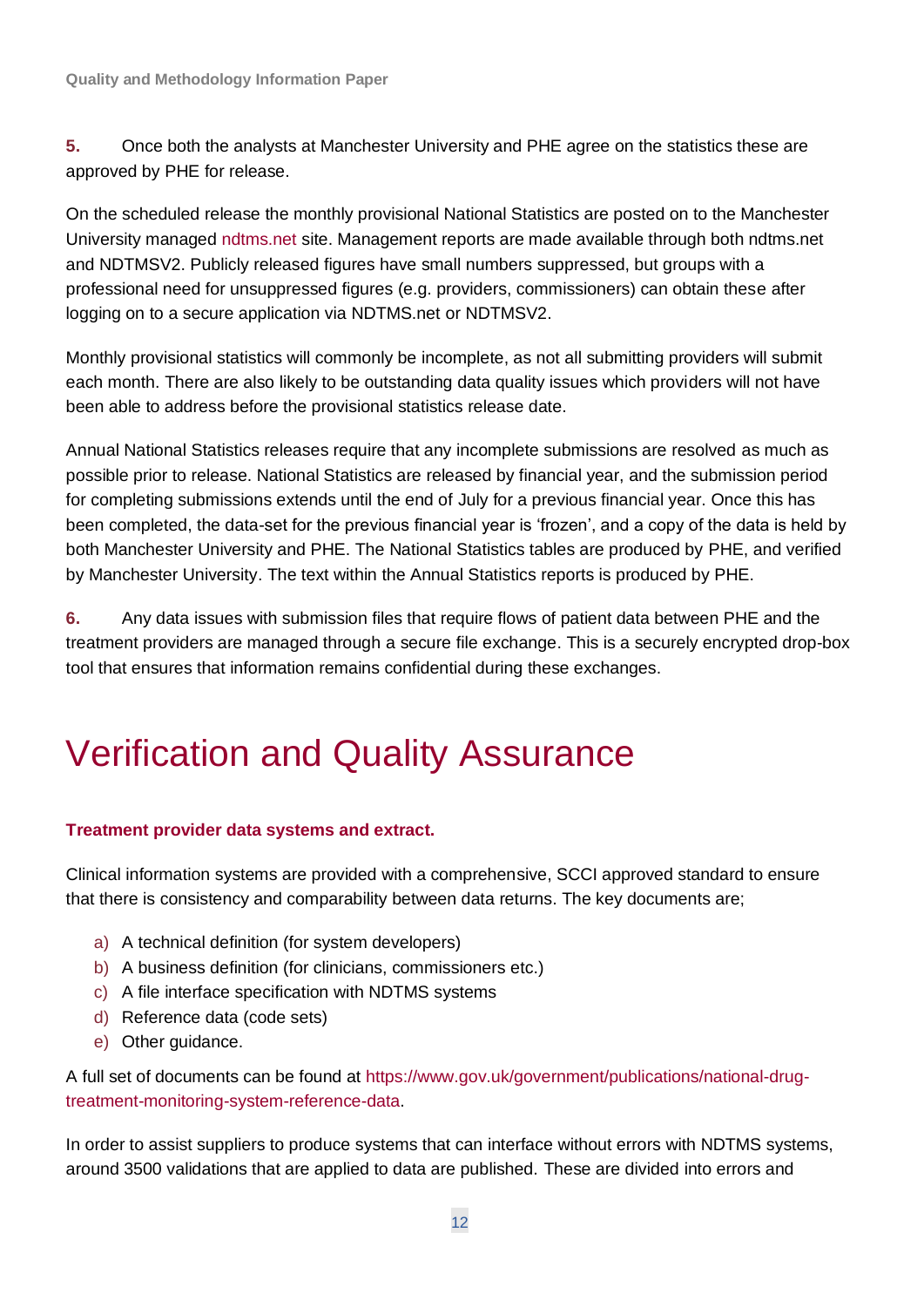warnings, and information messages. PHE supports suppliers to incorporate these verification rules into their systems (2-4 supplier workshops per year), and provide a test system for them to test extracts against central systems.

#### **Data Entry Tool**

The data entry tool is a simple clinical system that is made available free of charge to community and secure setting treatment providers that submit data to the NDTMS. This system is developed and maintained alongside the Drug and Alcohol Monitoring System. We can therefore ensure that all data collected from these providers will meet all of the validation rules prior to submission.

#### **Drug and Alcohol Monitoring System (NDTMSv2)**

The process for submission to the NDTMS requires that a local system extract is taken by the clinical provider, and submitted to our data warehousing application. Once the file is received, it is processed for internal consistency errors and inconsistencies between the current and previous submission. On average, providers test the validations on NDTMSv2 against submission files about three times each month.

Data validations are assigned three levels:

- *Fatal*: Errors in key fields that prevent a file being accepted (e.g. file name error, incorrect field headers.)
- *Warning*: Errors that will affect data quality scores, but which can still be accepted into the data-base (e.g. dates out of sequence)
- *Info*: Data that looks potentially incorrect

#### **Regional monthly handover checks**

Each month, the regional NDTMS teams complete a handover sheet which indicates any known reasons for fluctuations in the monthly data. This information includes:

- a) Any missing submissions and reasons
- b) Monthly data quality score for region (number of SUBMITTED rows with errors/total number of submitted rows) \*100 and reasons why this may be less than 100%
- c) Provider closures (current month and upcoming) and new agencies reporting in the month
- d) Alerts (number of individuals under 13 being treated for class A drugs)
- e) Comments.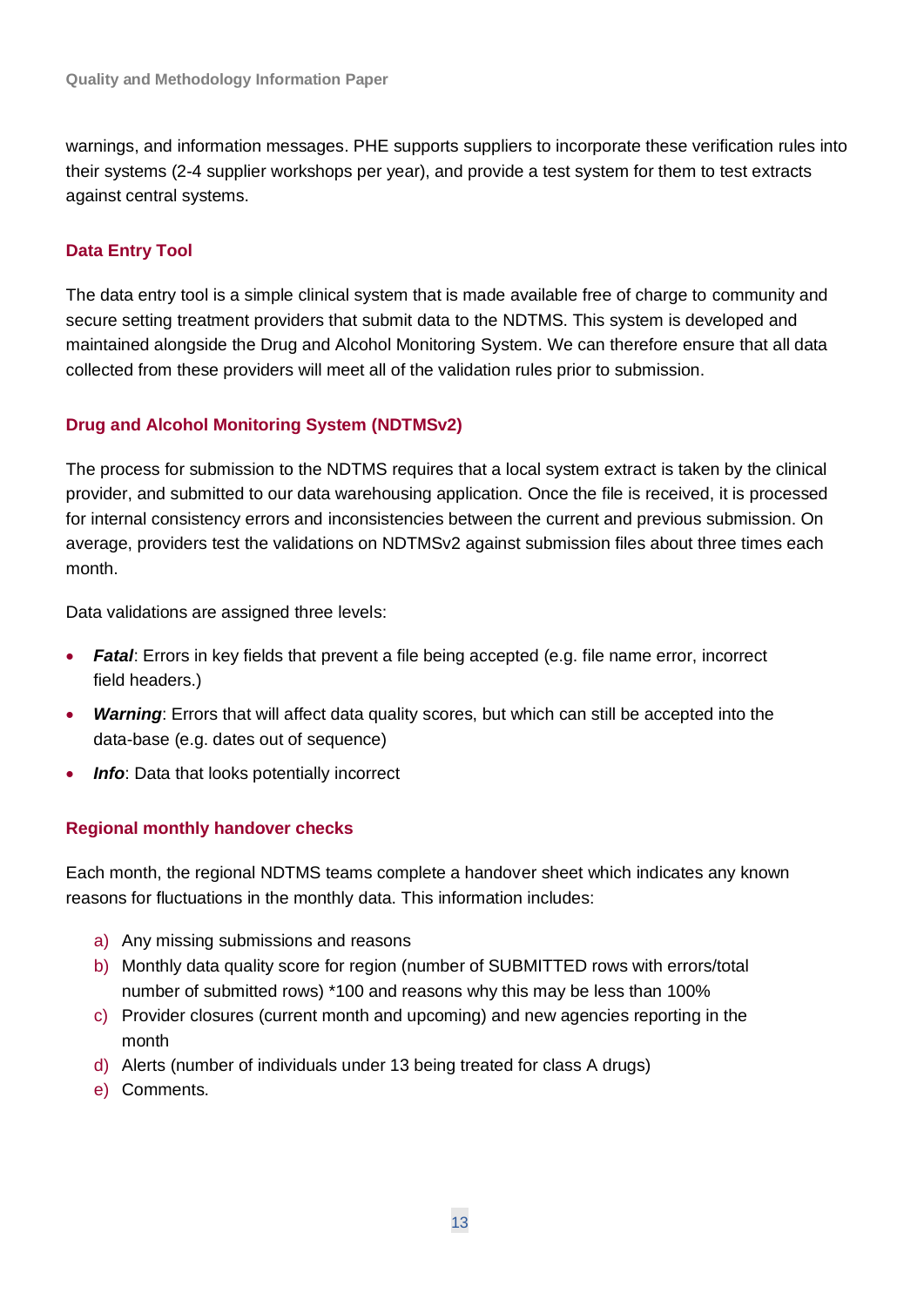#### **Handover to Evidence Application Team (EAT) at PHE for data quality checks**

- a) The systems team run a sanity check on the data by calculating the number of records and the monthly change in the data.
- b) EAT at PHE produce high level summary information by local authority area, and look for unexplained monthly variations. Any issues are reported back to the NDTMS team for further investigation.

#### **Handover to Manchester University data quality checks**

Before handing data over to Manchester University, the following internal checks are applied to the data by EAT at PHE:

- Import the files into the chosen data management software and check the record count for each table accurately matches the record count given by the systems team
- Standard code is run on the data, which removes any records which do not comply with certain data rules / policy drivers (for instance removing those resident outside of England).
- The number of over 18s in treatment in the latest 12 months that can be reported on is analysed. If there has been more than 5% movement in any Upper Tier Local Authority Area, these are flagged and scrutinised further.
- The systems team then checks with regional NDTMS teams who, in turn, check with local partnerships / providers to ensure this movement is as a result of genuine activity in the area and is not a data quality/ completeness issue
- Once all potential anomalies are confirmed as data true reflection of activity, the extract is signed off.

#### **Quality Assurance (Verification) Process for statistics release**

NDTMS statutory provisional monthly reports are outputs about clients receiving community-based (i.e. non-secure setting) treatments, and are derived from the NDTMS Treatment Modality Level extract, one of several extracts produced by NDTMS data collection systems.

This section describes the process involved in the independent and repeatable dual-verification of NDTMS statutory monthly reports produced by analysts at the National Drug Evidence Centre (NDEC), University of Manchester. A similar dual-verification process, between analysts at NDEC and at Public Health England (PHE), is applied to NDTMS annual outputs. However, for simplicity, only the NDTMS statutory monthly outputs produced at NDEC will be referred to, henceforth, in this section.

The process described here is one of verification, checking that " … the analysis is error-free and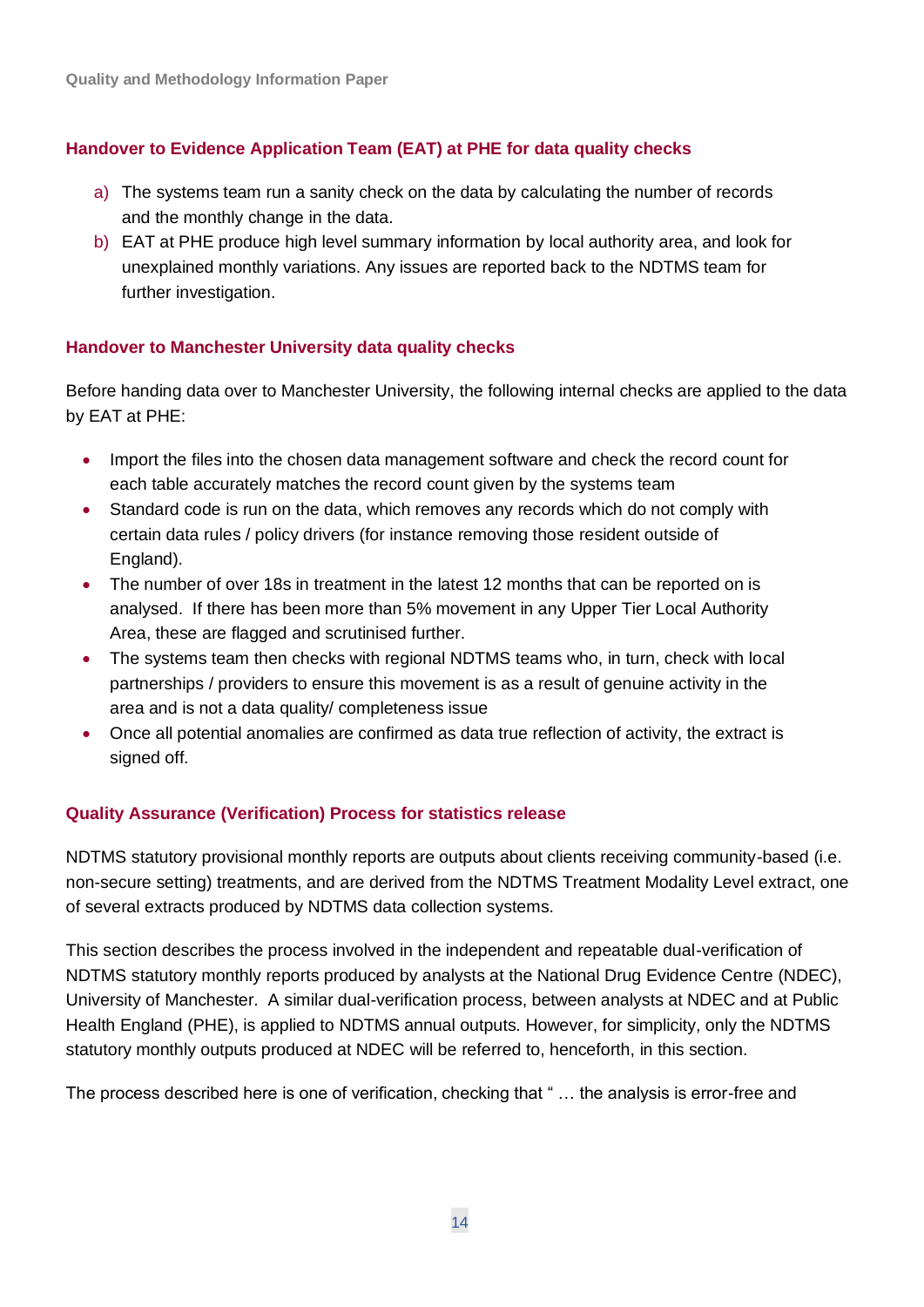satisfies its specification ..." and that that the analysis has been " ... carried out correctly ..."<sup>1</sup>, rather than one of validation, checking that " …the analysis is appropriate, i.e. fit for the purpose for which it is being used …" , which will be described in more detail in a future updated release of this document.

Thus, for example, although the process of building client treatment journeys from verified (postexclusions) data is covered briefly in this section, neither a justification for the application of a treatmentjourney analytical framework nor the validation of methodologies that are applied to treatment journeys (e.g. selection of treatment journeys, categorization and counting of clients) employed in the production of the NDTMS statutory monthly outputs are covered here.

Please refer to Figure 2. below for an overview of the dual-verification process, which is now described.

## **Receipt of the NDTMS modality dataset and initial examination**

The NDTMS modality dataset is retrieved from PHE and stored securely on an encrypted and isolated (no internet connection) University of Manchester sever at the National Drug Evidence Centre (NDEC). The data are then subjected to independent initial examination by two NDEC analysts to check that:

(a) all data fields are present in the dataset extract;

(b) there are no duplicated records (across all fields);

(c) the number of records in the dataset extract exceeds that from the previous month; and

(d) the critical field of triage date (TRIAGED) is populated with historical dates from 2009 and with more recent dates consistent with and beyond the cut-off triage date for the current month's extract.

## **Further dataset exploratory examination and record exclusion**

Again, adopting independent methods, NDEC analysts then subject other critical fields within the dataset (e.g. individual attributor, local authority of residence, treatment modality type) to exploratory examination to check for irregularities or anomalies. Any identified irregularities or anomalies are discussed between the NDEC analysts and reported back to PHE before further processing.

The dataset is then put through a pre-defined automated (no user intervention required) exclusions process, which rids the data of entire records (cases) which fail specific criteria critical for communitybased analysis. For example, entire cases in which (i) a treatment modality is received in a secure-

<sup>1</sup> The Aqua Book: guidance on producing quality analysis for government (HM Treasury, 2015)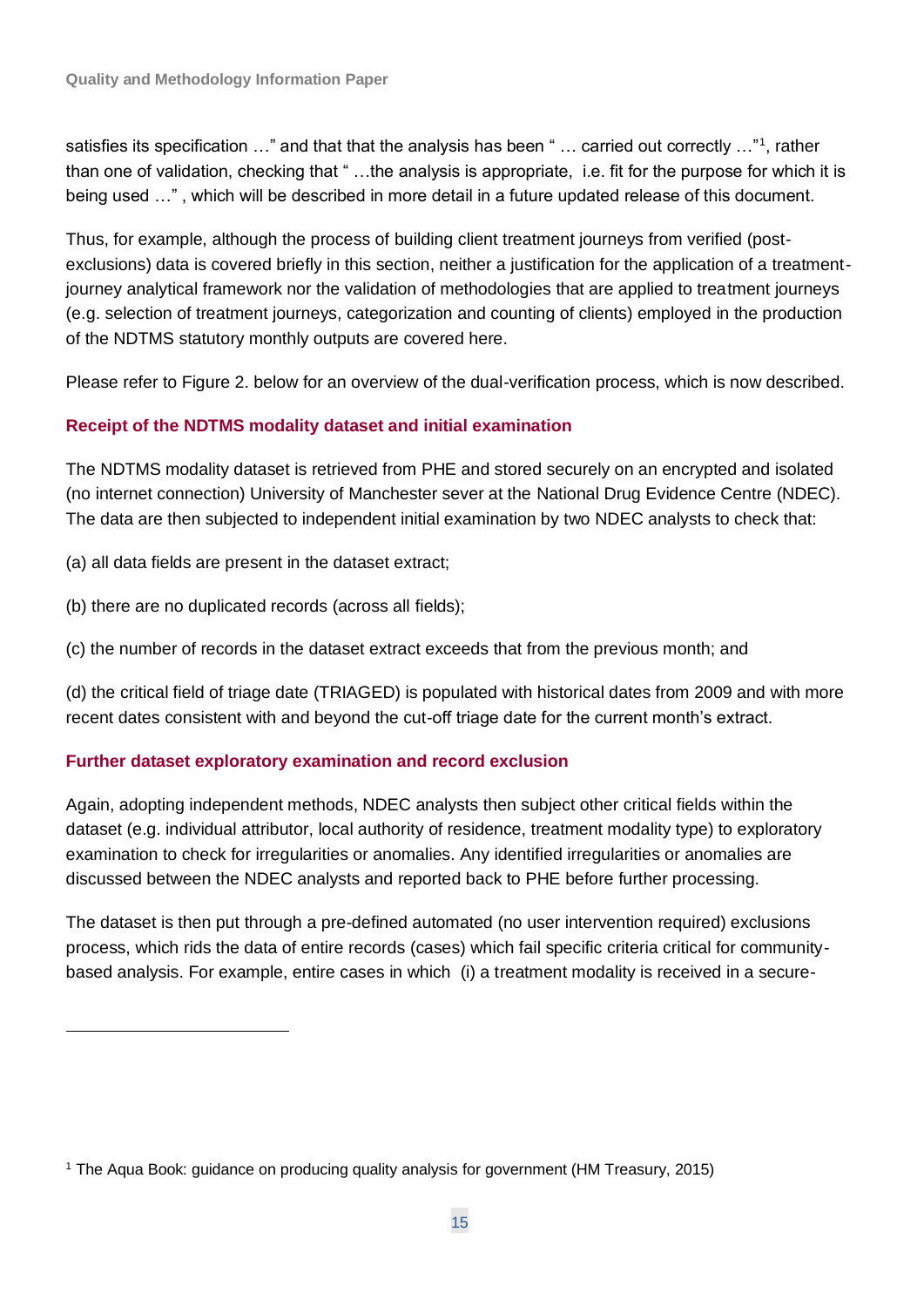setting, (ii) a non-structured treatment modality (MODAL) is received<sup>2</sup> (iii) nicotine and/or caffeine are the only substances recorded (amongst DRUG1, DRUG2, and DRUG3), (iv) the age at triage is out-ofrange, or (v) an incorrect chronological order of dates is in the record, are all excluded. Hence, following the exclusions process, the resultant dataset is restricted to cases in which (a) the client is treated in a (non-secure) community-based (outpatient, inpatient, residential) setting, (b) primary substance is an opioid drug, a non-opioid drug, or an alcohol and (c) modality is one of structured treatment, and (d) age at triage is in the range 9 to 99 inclusive.

## **Building Client Treatment Journeys (for NDTMS community reports)**

Each NDEC analyst subjects his/her 'verified' (post-exclusions) dataset to an independently-developed, and robustly data-verified, client journey-building process. For each client, this automated process collates episodes into sequential journeys, as follows.

All episodes of data for an upper-tier local authority and client attributor combination are sorted chronologically by triage date (TRIAGED) and treatment provider (AGNCY) and labelled with the same treatment journey until there is a gap of more than 21 days between an episode discharge date (DISD) and any other modality start date (MODST). New episodes which start after such a gap are labelled with a subsequent journey number. This process is repeated for all records in the dataset until all cases are labelled with a journey number. The resulting file is then available for further use in one-half of the dualverified production of NDTMS monthly adult reports.

## **Uploading monthly figures to NDTMS.net and report sanity-checking**

Before being published in report format on the PHE website [www.ndtms.net,](http://www.ndtms.net/) double-verified figures are uploaded to the website server where NDEC analysts, only, can preview, compare and contrast the figures in a report against those from corresponding reports in previous months. Reports are published following satisfactory outcome of this sanity-checking process.

<sup>&</sup>lt;sup>2</sup> Although LASAR assessment records and records with an unrecorded modality are also permitted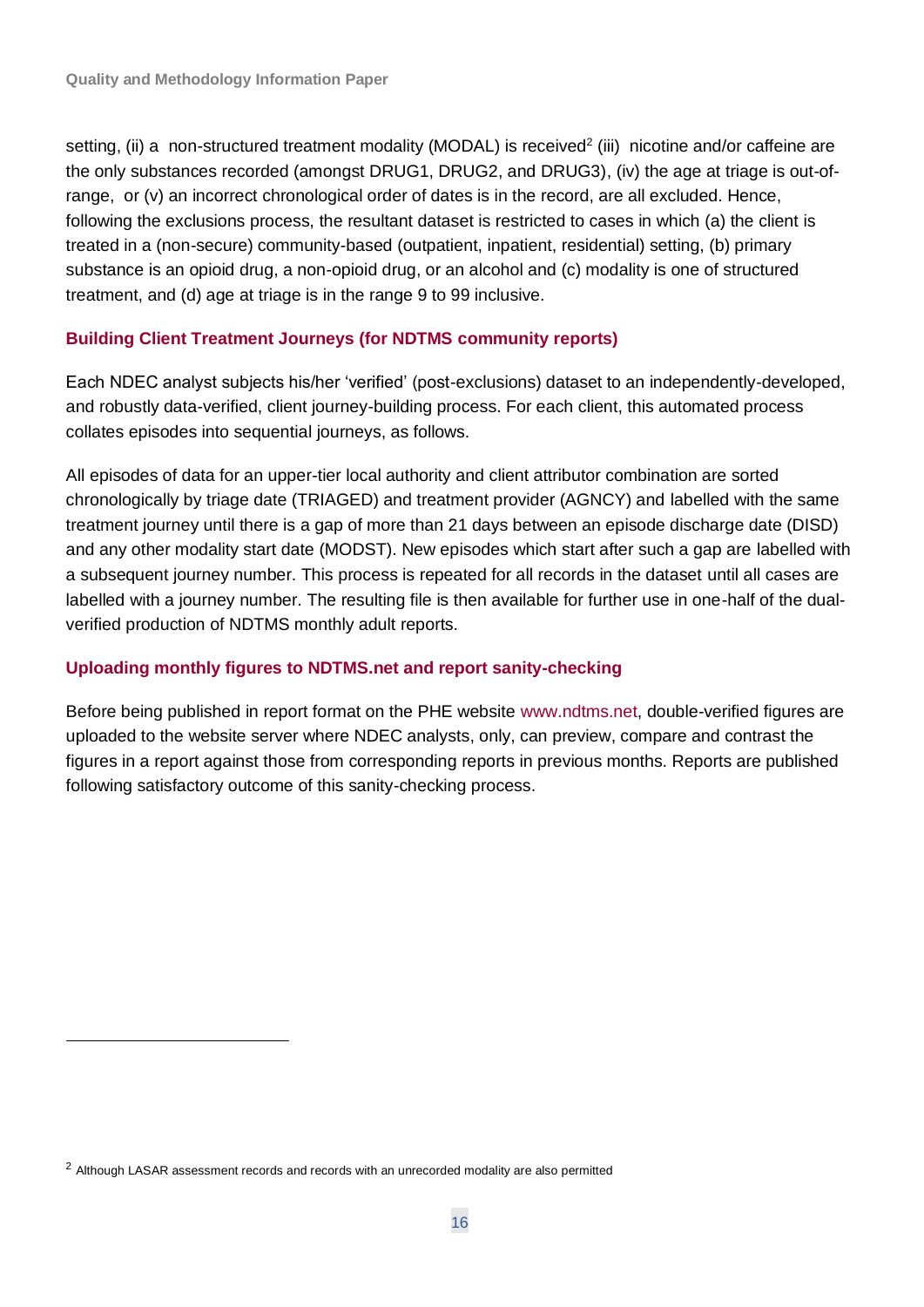

**Figure 2. Dual-verification process at University of Manchester (NDEC)**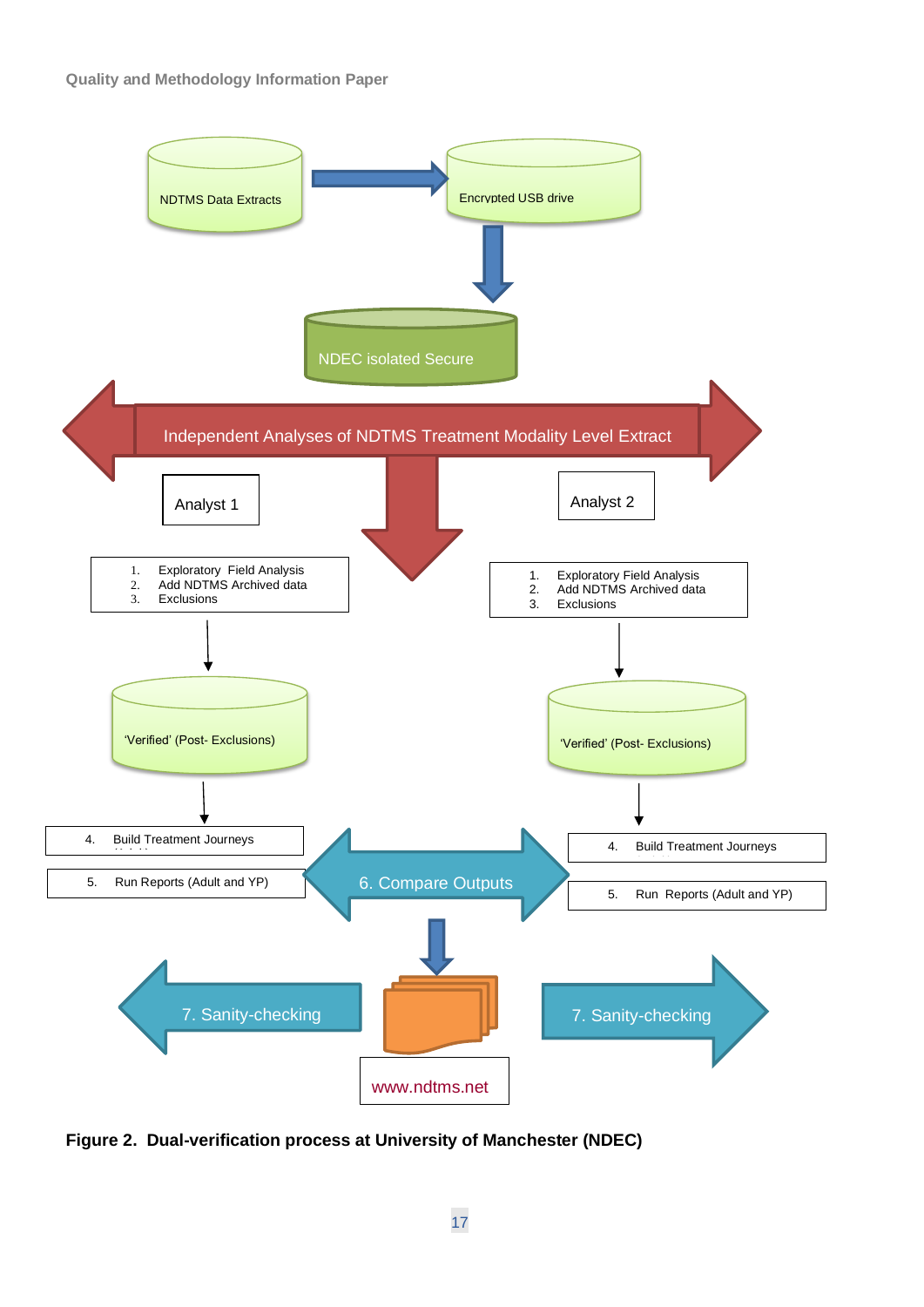#### **PHE monthly and annual process**

The process is similar to that described above carried out by Manchester University, though with differences between the monthly and annual process. For the monthly process there are five steps details below (in bold). This is modified slightly in the annual outputs where the more detailed nature of the report requires additional steps.

Upon receipt of data, syntax is run in SPSS to convert the .csv to a .sav file by a process requiring no intervention from the analyst running this, apart from updating the file paths in the SPSS syntax **(1)**. In all SPSS syntax, the syntax is written so that there are minimal changes needed each month apart from updating time periods, and these changes are all highlighted at the start of the syntax to ensure all relevant changes are made.

Basic exclusions are carried out in a second syntactical process, which again requires minimal alteration from the analyst apart from setting the month **(2)**. Following this, treatment journeys are allocated to the month's data by a third piece of syntax according to the rules stated above (a new journey commencing when a modality starts more than 21 days after all previous episodes have been discharged) **(3)**. This process produces various "journey" files for different levels of reporting, for various monthly, quarterly and biannual reports that PHE produces for a variety of audiences. Once these files have been created, further syntax is run to export various measures from these files into Excel spreadsheets or SQL databases to produce a variety of reports, in both SSPS and Excel which are hosted on NDTMS.net, or in the case of the annual statistics to populate a SQL database and the supporting Excel data tables **(4)**.

These reports undergo a series of quality assurance and sanity checks before release, and in the case of the annual statistics all outputs are checked against those produced by Manchester University. Any discrepancies are investigated and resolved until both parties are satisfied that the figures match **(5)**. The final report is produced and all figures are checked against the verified final results **(6)**.

The final report is also proof read by the PHE Drug and Alcohol Policy Team and DH Policy colleagues.

#### **Data and data quality returns to providers and commissioners.**

A data quality report is sent to each provider each month. Individual records may be returned to the providers where there are issues or queries that need to be resolved. All providers are able to access a full extract of all of their NDTMS data on request.

# <span id="page-17-0"></span>Coherence and comparability

Wherever possible, PHE endeavours to ensure that analysis of key statistics is undertaken and presented in a consistent manner, to enable comparisons between current and previous publications.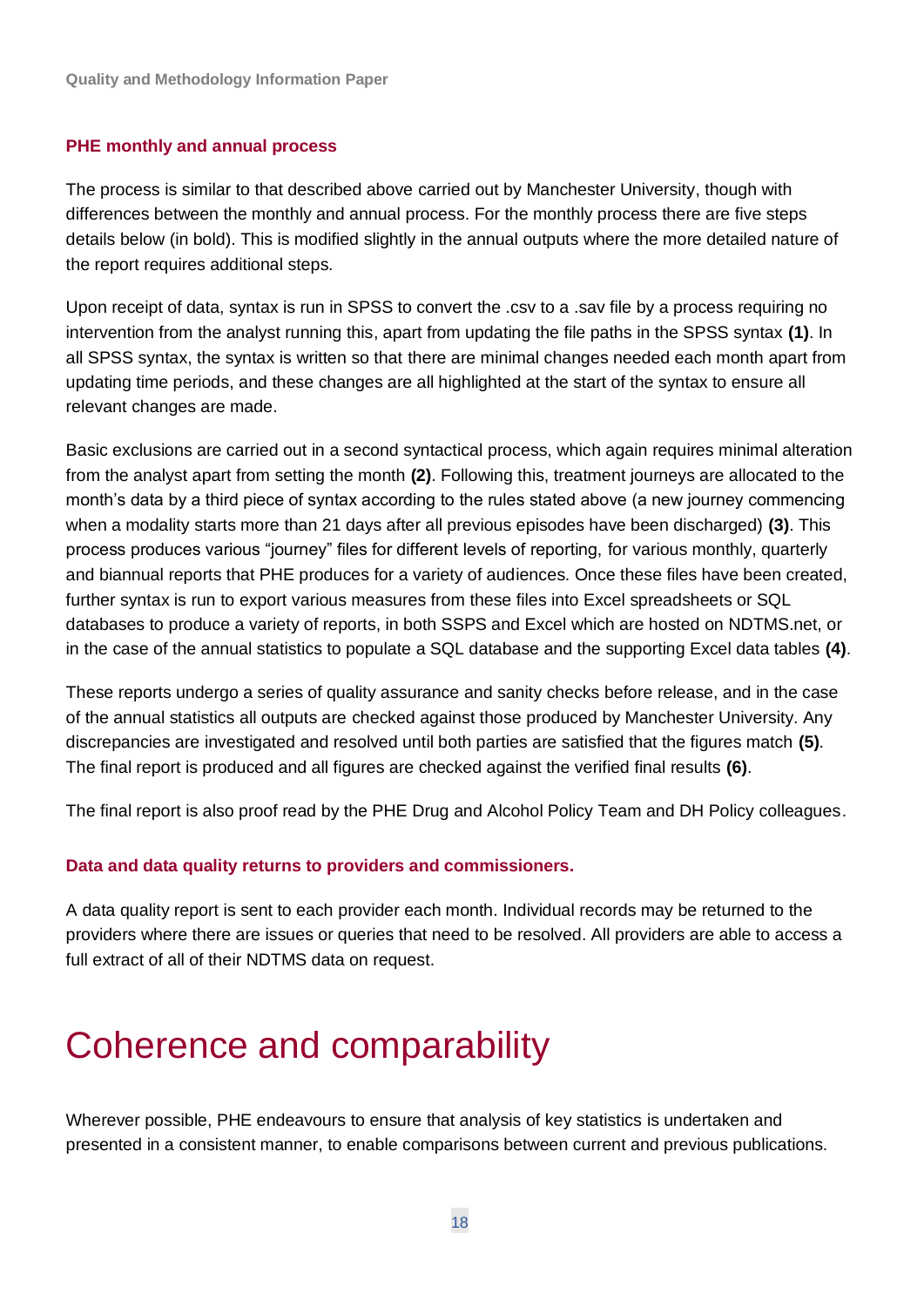Where this is not possible, changes are clearly explained within the relevant publication to allow the user to take this into account when making comparisons.

The data used in the annual reports come from an extract from the Drug and Alcohol Monitoring System (NDTMSv2), which covers the period up to  $30<sup>th</sup>$  June of the relevant year, and is provided to the Evidence Application Team (EAT) at PHE and Manchester University in late July. Prior to the receipt of the final extract EAT at PHE will investigate provisional data (the effective treatment indicators cannot be investigated as these require a delay in reporting of three months). This three-month period is used to ensure that annual submissions from all treatment providers for the previous financial year are as complete as possible.

At this point in the cycle, the data for the previous year is 'frozen', and this data is used for all future reporting of statistics. However, the NDTMS is an operational system, and subsequent revisions to the submissions can contain corrections of previous records. The volume of these is small, and these are unlikely to have a meaningful impact on published statistics.

For the 2019-20 reports young people's figures have been aligned where possible to use the same methodology to adult drug or alcohol treatment reporting.

It should also be noted that results from the fifteen-year treatment population analysis reported in the Adult Substance Misuse Statistics cannot be directly compared to any data reported for 2019-20 or for previous years. The analysis in this section follows clients through treatment in the fifteen-year period rather than looking at activity in each separate year. Similarly, the hierarchy for assigning individuals to a substance category is applied across all the treatment received in the fifteen-year period, which may lead to an individual being assigned to a different substance category to the general analysis, with a greater likelihood that they will be identified as a drug client and in particular an opiate user. As such, these analyses are completely independent of each other. In addition, the fifteen-year treatment population analysis is constructed using the latest available data, whereas other trend data reported in the statistics are calculated from the data collected at the end of each year reported. As an example, while the figures in the 2015-16 report were calculated from the July 2016 data submission, the 2015-16 figures reported in the fifteen-year analysis section have been calculated using the latest data. As the data is a persisted dataset, clients treatment records may have been updated, or removed if consent was withdrawn, and consequently these may not match.

## **International comparability**

The Welsh government publishes substance misuse statistics, which include treatment statistics from the Welsh National Database for Substance Misuse, as well as other information available from other routine data sources. The most recent statistics can be found [here.](http://www.infoandstats.wales.nhs.uk/page.cfm?pid=41017&orgid=869) Statistics about drug misuse in Scotland are published by Drug Misuse Information Scotland and can be found [here.](http://www.drugmisuse.isdscotland.org/publications/abstracts/ISDbull.htm) Statistics about drug misuse treatment in Northern Ireland are published by DH, Social Services and Public Safety of the Northern Ireland Executive. The most recent of these can be found [here.](https://www.health-ni.gov.uk/articles/drugs-statistics)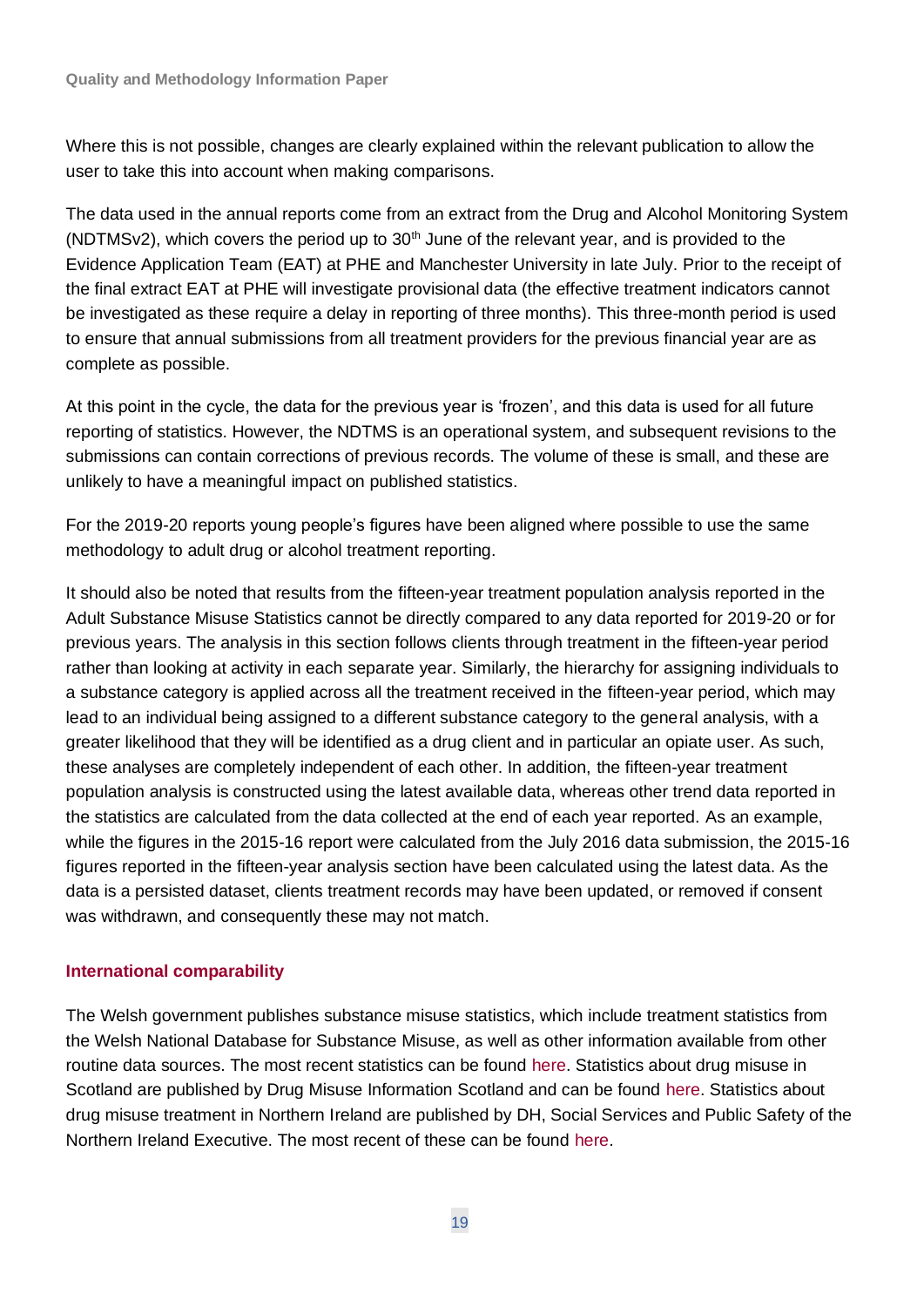The European Monitoring Centre for Drugs and Drug Addiction (EMCDDA) publish an annual report that describes and compares aspects of drug use and drug policy within European states, as well as providing detailed comparative statistics. This can be found [here.](http://www.emcdda.europa.eu/publications/annual-report/2012) EMCDDA also produces a Treatment Demand Indicator (TDI), which is a collection of comparative statistics relating to individuals seeking treatment. This can be found [here.](http://www.emcdda.europa.eu/stats12#display:/stats12/tditab7a)

The United Kingdom (UK) Focal Point on Drugs is the national partner of EMCDDA and provides comprehensive information to the Centre on the drug situation in England, Northern Ireland, Scotland and Wales. The UK Focal Point on Drugs is now part of PHE. The Focal Point works closely with the Home Office, other government departments and the devolved administrations. In addition to contributing to the EMCDDA annual report, it collates an extensive range of data in the form of standard tables and responses to structured questionnaires, which are submitted regularly to the EMCDDA. It also contributes to other elements of the EMCDDA's work such as the development and implementation of its five key epidemiological indicators, the Exchange on Drug Demand Reduction Action (EDDRA) and the implementation of the Council Decision on New Psychoactive Substances. The most recent report can be found [here.](http://www.cph.org.uk/showPublication.aspx?pubid=767)

NDTMS figures for England are collated by NDEC with those for Scotland, Wales and Northern Ireland, into a UK return for use by EMCDDA and for the United Nations. NDEC is part of the School of Health Sciences, University of Manchester.

# <span id="page-19-0"></span>Other information

## **Concepts and definitions**

The NDTMS maintains a detailed set of documentation that describes the data set collected, with detailed guidance for clinicians and software providers. These can be accessed [here](https://www.gov.uk/government/publications/national-drug-treatment-monitoring-system-technical-definitions) and [here.](https://www.gov.uk/government/publications/business-definitions-for-adult-drug-and-alcohol-misuse-treatment-providers)

## **Output quality trade-offs**

In order to link individual's treatment records at multiple treatment providers, the NDTMS collects and uses initials, date of birth and gender. At a national level, the false positive rate in matching on these identifiers is estimated to be around 3%, although this falls to under 0.5% for upper tier local authority level matching. The secure setting data set is linked on NOMSID or UTLA/attributor.

The NDTMS collects highly sensitive personal data with the individuals consent, and so there is a tradeoff between being able to match more accurately, and an increased rate of consent refusals as a result of requesting more easily identifiable data (e.g. full name) to be collected. The NDTMS consent refusal rate is under 1%, and the current system is thought to offer the best trade-off in terms of overall accuracy and completeness of the statistics.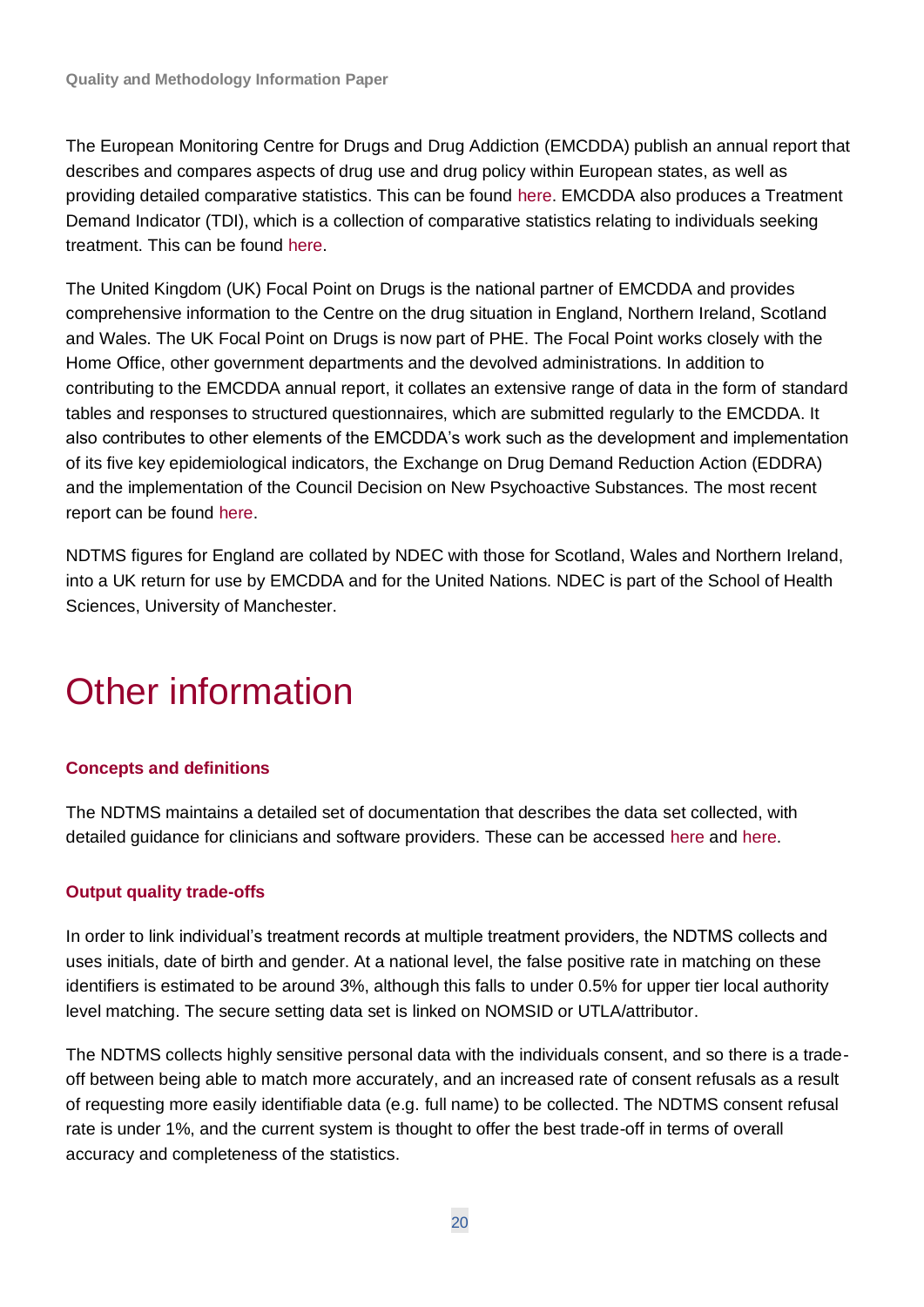#### **User Needs and Perceptions**

Consultations with stakeholders are regularly undertaken to ensure that data recording meets users' needs and reflects clinical practice and guidelines.

In 2009, the NTA undertook a consultation relating to changing the recording of treatment types on the NDTMS to better reflect clinical practice and guidelines. These changes were implemented in 2010.

In 2011, the NTA undertook a consultation into changing the way in which treatment settings and intensity are recorded, and introducing new data for recording recovery (post treatment) support for clients. A second consultation in 2011 into changes in the reporting of the way the length of time clients spend in treatment, treatment completions, representations and outcomes within the national statistics was undertaken.

In 2012 the NTA managed a consultation regarding the introduction of an outcome monitoring tool for alcohol treatment services. In 2012 the NTA also managed a consultation to amend the young people's dataset to capture more risk factors and outcomes for young people, update specialist interventions, settings and definitions. The consultation also addressed how information relating to Hepatitis B and C information is captured, and to remove items from the data that are not applicable to young people. Responses to this consultation are available [here.](http://www.nta.nhs.uk/uploads/ypndtmswebsitepaperv2.pdf)

In 2013, PHE actively consulted with all levels of the treatment system to introduce a new reporting methodology into their regular reporting schedule, embedded processes in and introduced this into their National Statistics publication. Detailed documentation on this change can be found here: <https://www.ndtms.net/CAS/Consultations>

# <span id="page-20-0"></span>Assessment of quality and robustness of 2018-19 NDTMS community data

NDTMS data is routinely collected by PHE. Drug and alcohol treatment providers submit a monthly extract that, from 2017, is automatically validated by the NDTMS collection system. Data submissions are automatically aggregated and reconciled against previous submissions to create a single national data submission. PHE operates a continual programme of improvement and treatment providers work with their local NDTMS team to improve each monthly submission throughout the year.

NDTMS data quality is extremely important as it provides PHE with assurances that the data is an accurate representation of actual activity and it is therefore usable and reliable. It also gives confidence to the user of these statistics that the appropriate checks and balances have been applied.

Four new variables were added to the report in 2017-18. Three were first introduced in April 2017; clients identified as having a mental health treatment need, the mental health treatment they received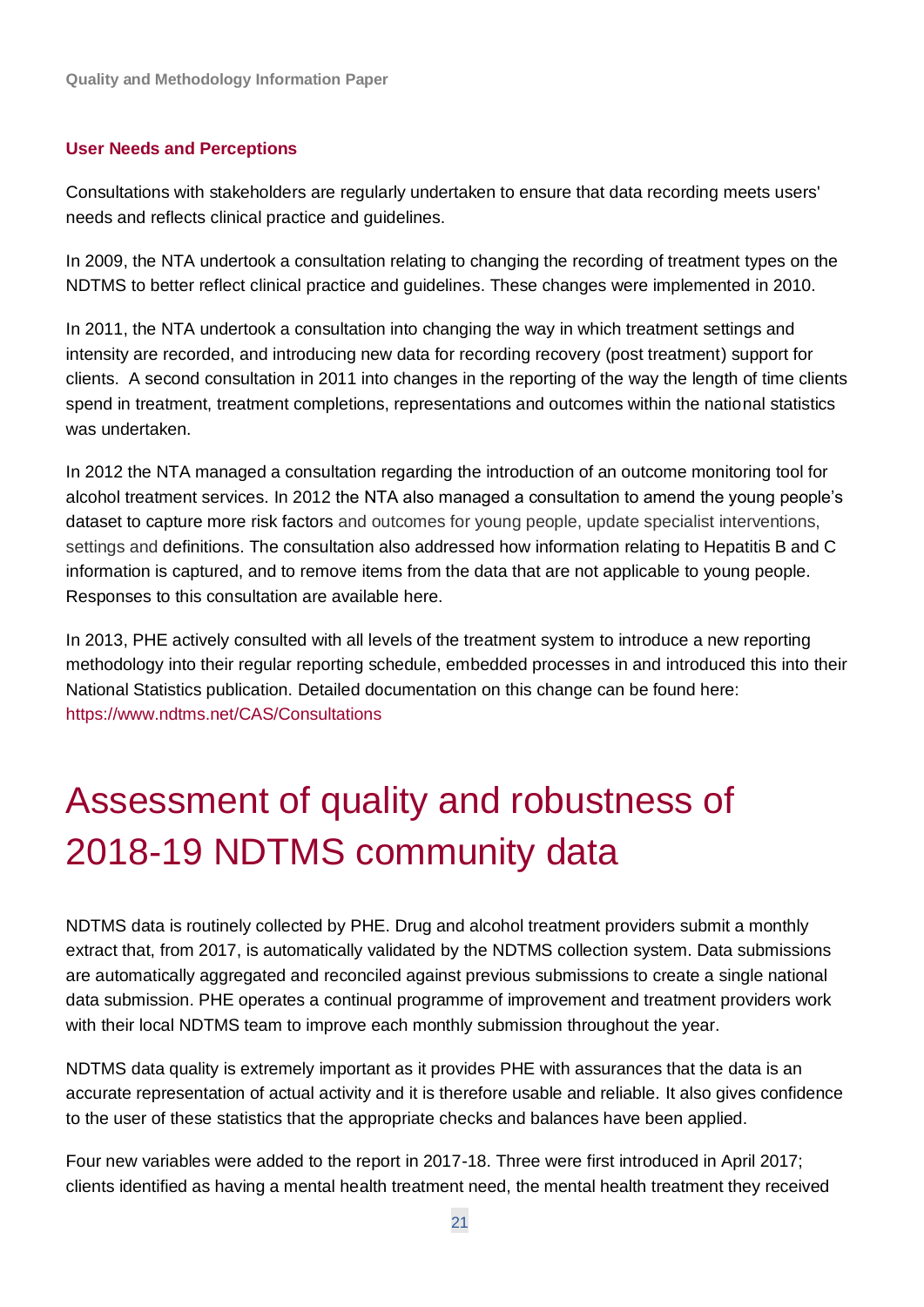and whether the children of clients were engaged with any early help. The fourth variable, family status, was introduced to NDTMS in April 2006. This has now been included as data completeness has reached a suitable level (99.6%). Data completeness of the new variables is lower than the rest of the dataset (mental health treatment need 97%, mental health treatment received 99% and children engaged in early help 93%). Data completeness is expected to rise over time for these variables as the reporting process beds in across the treatment system.

Table 3.1 provides an overview of the quality of data submitted to NDTMS from 2014-15 to 2016-17, the period prior to the new data submission process outlined above. The proportion of valid records received out of all submitted records along with the proportion of records received without errors or warnings are included as they indicate the general level of data quality across the broad spectrum of information collected at each monthly data submission. Four additional indicators are also included below that report the proportion of duplicate or overlapping treatment interventions and episodes. These are reported as they provide a sense of how accurate and efficient record keeping is at treatment provider level. A low proportion is desirable as it demonstrates robust administrative functions at a national level.

| Data quality measure                                                               | 2014-15 | 2015-16 | 2016-17 |
|------------------------------------------------------------------------------------|---------|---------|---------|
| Proportion of submitted records that were valid                                    | 99.92%  | 99.99%  | 99.99%  |
| Proportion of records without errors or warnings                                   | 99.90%  | 99.98%  | 99.90%  |
| Proportion of duplicate treatment episodes<br>recorded at the same provider        | 0.05%   | 0.03%   | 0.01%   |
| Proportion of overlapping treatment episodes<br>recorded at the same provider      | 0.05%   | 0.03%   | 0.01%   |
| Proportion of duplicate treatment interventions<br>recorded at the same provider   | 0.02%   | 0.01%   | 0.02%   |
| Proportion of overlapping treatment<br>interventions recorded at the same provider | 0.02%   | 0.01%   | 0.01%   |

## **Table 3.1 Data quality of NDTMS 2014-15 to 2016-17.**

In addition to the data quality checks taken at data submission, there are data quality checks and validation rules used in the production of this report. The items in this report range from 100% completion rates to 86%. Where under 100% this is either due to missing data for a client for that item or inconsistent data where there is conflicting information for the same individual.

# <span id="page-21-0"></span>Comparability of data to previous reports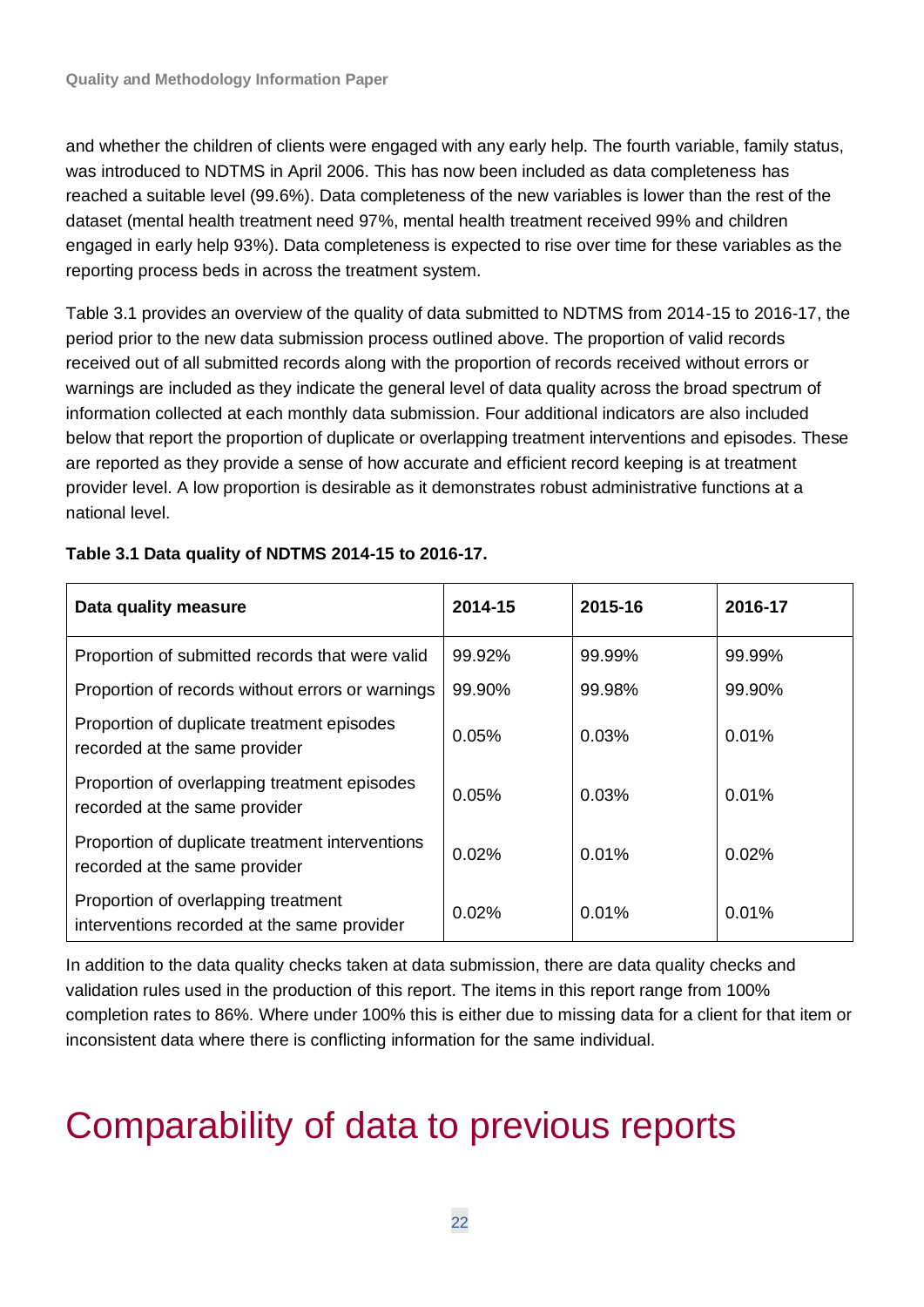In 2013-14 a consultation was undertaken on combining alcohol and drug treatment journeys. Prior to this, when an adult presented to treatment with a primary alcohol treatment episode concurrent with, or followed by, a primary drug treatment episode, this was reported as two separate treatment journeys. A combined treatment journey methodology removes this anomaly and was supported by a majority of respondents to the consultation. This method of client classification was first reported in 2014-15 and data was provided back to 2009-10. Data is now provided back to 2005-06 and is reported in the trends section of this report and the supporting tables.

As a result of the new reporting framework, comparisons of data in this report with previous adult drug and alcohol statistics prior to 2014-15 are not valid. Interested parties are referred to trend tables and the accompanying more detailed spreadsheets published alongside this report, where data is reported back to 2005-06.

Since 1 November 2012, PHE made substantial changes to the core dataset with regards to the coding of intervention type. Prior to this, intervention codes were restricted to six broad categories: inpatient, residential rehabilitation, prescribing, psychosocial, structured day programme and other structured treatment. These categories did not easily allow a distinction to be made between the setting where the interventions were delivered and the interventions themselves.

Following consultations with clinicians, treatment providers and other key stakeholders, a new method of recording intervention types and settings separately was introduced, alongside the ability for providers to record the non-structured recovery support interventions that they were delivering.

As part of the changes in the coding of intervention type, from 1 November 2012 all registered treatment providers are registered with a setting type. There are six adult settings: community, inpatient, residential, recovery house, prison and primary care, which have been incorporated to PHE's regular reporting. Clients in a prison setting are not reported on in this document. Intervention types have been split in to three high-level categories; pharmacological interventions, psychosocial interventions and recovery support interventions. Recovery support interventions are not reported on in the present report. Due to these implemented changes, most reporting of interventions is limited to those occurring on or after 31 October 2012. Therefore, the validity of comparing data to previous years – particularly in the interventions tables – is limited.

# <span id="page-22-0"></span>Useful Links

## **Prevalence of drug and alcohol use**

An annual estimate of the prevalence of drug use is undertaken through the Crime Survey for England and Wales (CSEW, formerly the British Crime Survey (BCS)). This section of the survey has been in place since 1996, annually since 2001, and has tracked the prevalence of the use of different drugs over this time.<https://www.gov.uk/government/statistics/drug-misuse-findings-from-the-2017-to-2018-csew>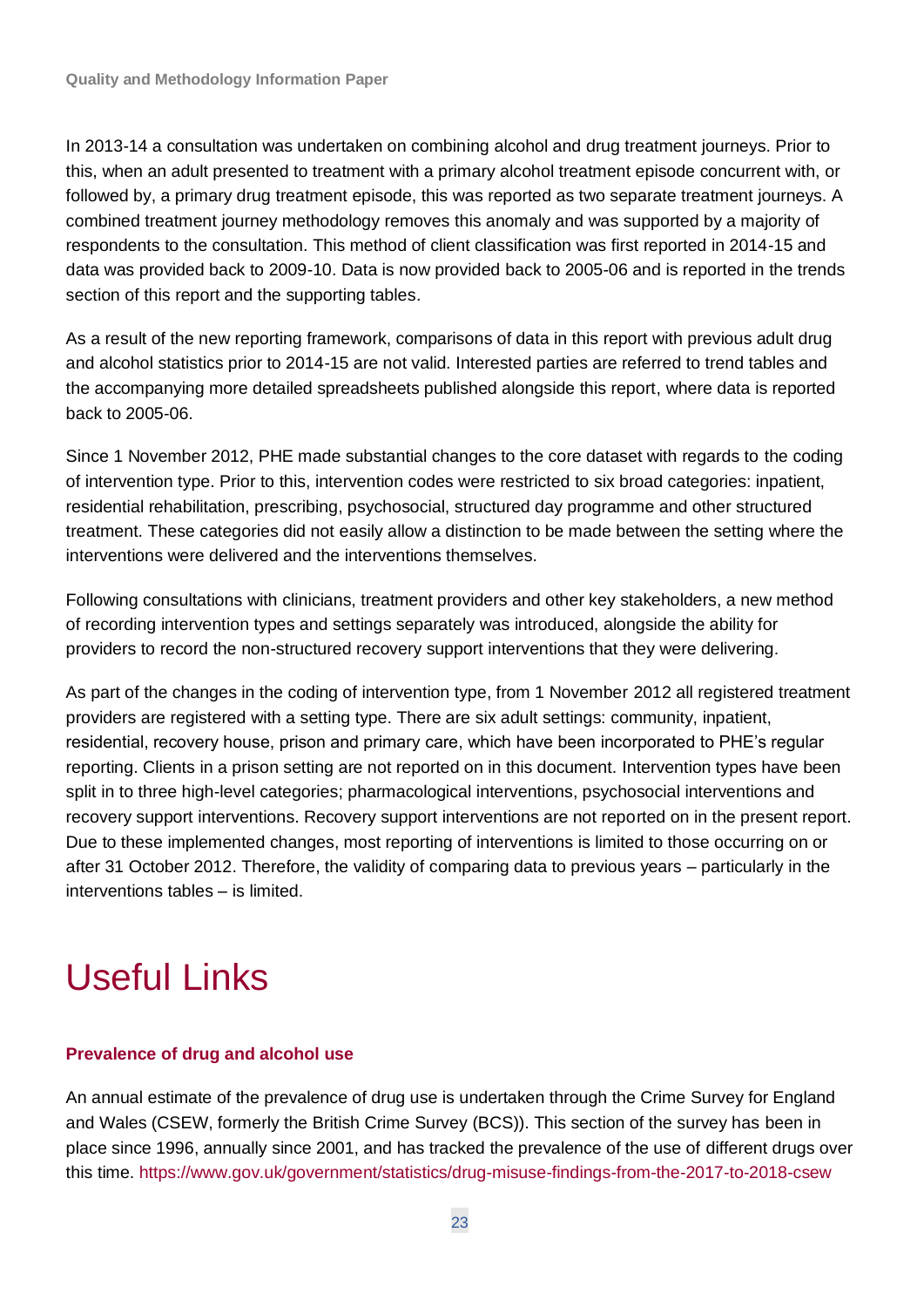A second method is used to produce estimates for the prevalence of crack cocaine and heroin use for each local authority area in England. Estimates are available for 2006-07, 2008-09, 2009-10, 2010-11, 2011-12, 2014-15 and 2016-17: [https://www.gov.uk/government/publications/opiate-and-crack-cocaine](https://www.gov.uk/government/publications/opiate-and-crack-cocaine-use-prevalence-estimates-for-local-populations)[use-prevalence-estimates-for-local-populations](https://www.gov.uk/government/publications/opiate-and-crack-cocaine-use-prevalence-estimates-for-local-populations)

The estimates are produced through a mixture of capture-recapture and Multiple Indicator Methodology (MIM), and rely on NDTMS data being matched against and/or analysed alongside Probation and Home Office data sets. The data and further information are available at [https://phi.ljmu.ac.uk/wp](https://phi.ljmu.ac.uk/wp-content/uploads/2018/07/Estimates-of-the-Prevalence-of-Opiate-Use-and-or-Crack-Cocaine-Use-2014-15-Sweep-11-report.pdf)[content/uploads/2018/07/Estimates-of-the-Prevalence-of-Opiate-Use-and-or-Crack-Cocaine-Use-2014-](https://phi.ljmu.ac.uk/wp-content/uploads/2018/07/Estimates-of-the-Prevalence-of-Opiate-Use-and-or-Crack-Cocaine-Use-2014-15-Sweep-11-report.pdf) [15-Sweep-11-report.pdf](https://phi.ljmu.ac.uk/wp-content/uploads/2018/07/Estimates-of-the-Prevalence-of-Opiate-Use-and-or-Crack-Cocaine-Use-2014-15-Sweep-11-report.pdf)

The prevalence estimates of alcohol dependence have been produced by the University of Sheffield and are available here: [https://www.gov.uk/government/publications/alcohol-dependence-prevalence-in](https://www.gov.uk/government/publications/alcohol-dependence-prevalence-in-england)[england](https://www.gov.uk/government/publications/alcohol-dependence-prevalence-in-england)

A detailed report on the production of these estimates can be found here: https://www.sheffield.ac.uk/polopoly\_fs/1.693546!/file/Estimates\_of\_Alcohol\_Dependence\_in\_England [based\\_on\\_APMS\\_2014.pdf](https://www.sheffield.ac.uk/polopoly_fs/1.693546!/file/Estimates_of_Alcohol_Dependence_in_England_based_on_APMS_2014.pdf)

## **Young people**

Information is also available relating to the prevalence of drug use among secondary school pupils aged 11 to 15 from the Smoking, Drinking and Drug Use Survey among young people in England. This is a survey carried out for the NHS Information Centre by the National Centre for Social Research and the National Foundation for Educational Research. The survey interviews school pupils, and has been in place since 2001. It reports bi-annually up to 2018. The data and further information are available at: [https://digital.nhs.uk/data-and-information/publications/statistical/smoking-drinking-and-drug-use](https://digital.nhs.uk/data-and-information/publications/statistical/smoking-drinking-and-drug-use-among-young-people-in-england/2018)[among-young-people-in-england/2018.](https://digital.nhs.uk/data-and-information/publications/statistical/smoking-drinking-and-drug-use-among-young-people-in-england/2018)

NDTMS collects data on drug and alcohol treatment for young people, and produces national statistics, the latest of which can be found at: [https://www.gov.uk/government/collections/alcohol-and-drug](https://www.gov.uk/government/collections/alcohol-and-drug-misuse-and-treatment-statistics)[misuse-and-treatment-statistics](https://www.gov.uk/government/collections/alcohol-and-drug-misuse-and-treatment-statistics)

It should be noted that young people's figures are not comparable with statistics relating to adult drug or alcohol treatment. This is because the [UK guidelines for Drug Misuse and Dependence](https://www.gov.uk/government/publications/drug-misuse-and-dependence-uk-guidelines-on-clinical-management) states that treatment for young people is different that that for adults (chapter 7.10, page 240).

## **Criminal Justice statistics**

The Ministry of Justice produces a quarterly statistics bulletin that provides details of individuals in custody and under the supervision of the probation service. These can be found at: [www.gov.uk/government/collections/offender-management-statistics-quarterly.](https://www.gov.uk/government/collections/offender-management-statistics-quarterly)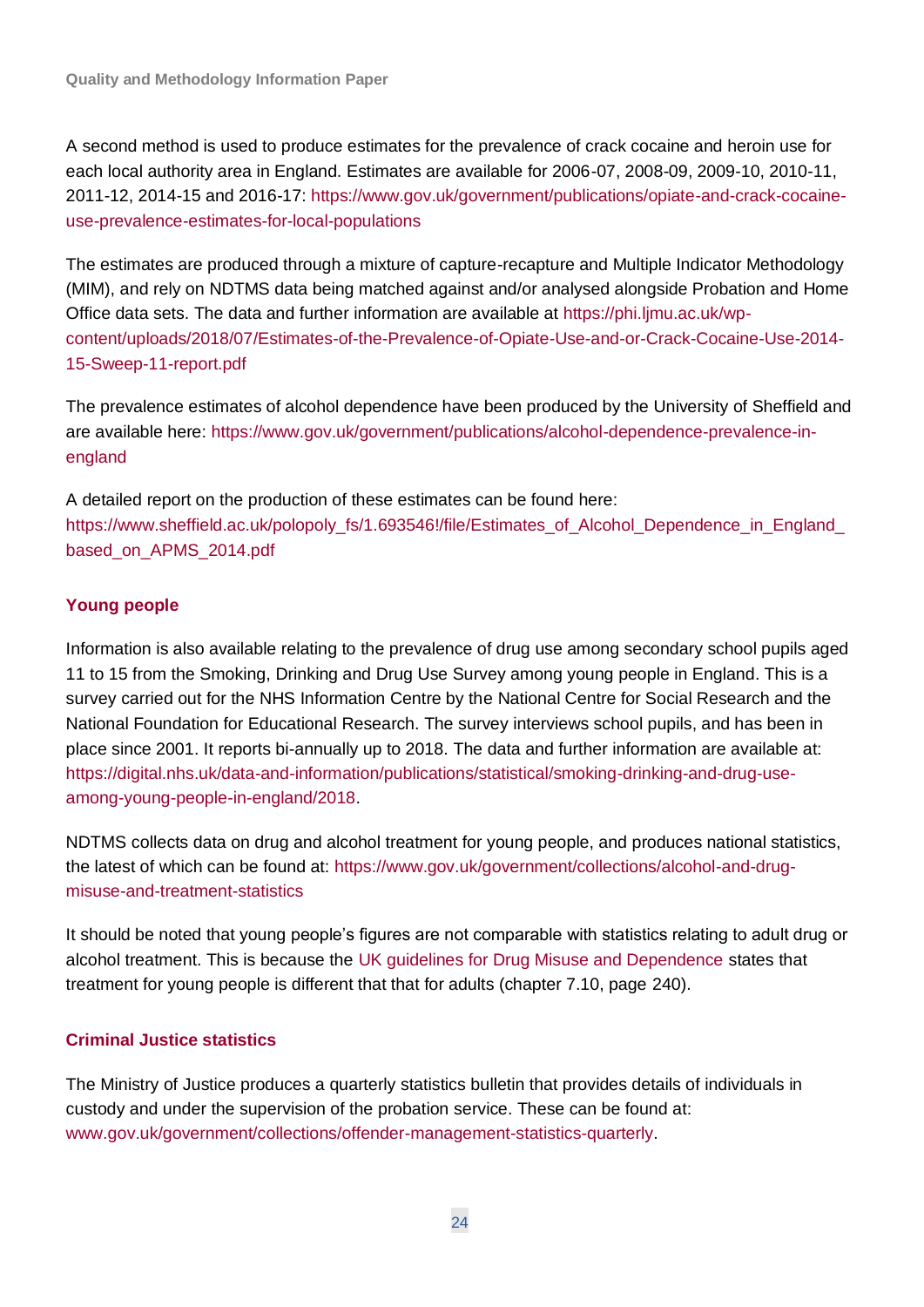The Ministry of Justice also produces statistics relating to aspects of sentencing, including trends in custody, sentences, fines and other disposals. These can be found at: [data.gov.uk/dataset/sentencing\\_statistics\\_england\\_and\\_wales.](http://data.gov.uk/dataset/sentencing_statistics_england_and_wales)

In addition, NDTMS collects data on drug and alcohol treatment in secure settings and published the latest set of official statistics for 2019-20 on 28<sup>th</sup> January 2021 <https://www.gov.uk/government/statistics/substance-misuse-treatment-in-secure-settings-2019-to-2020>

## **International comparisons**

The European Monitoring Centre for Drugs and Drug Addiction (EMCDDA) publishes an annual report that describes and compares aspects of drug use and drug policy within European states, as well as providing detailed comparative statistics. This can be found at: [http://www.emcdda.europa.eu/edr2019.](http://www.emcdda.europa.eu/edr2019)

The centre also produces a treatment demand indicator (TDI), which is a collection of comparative statistics relating to individuals seeking treatment. This can be found at: [www.emcdda.europa.eu/data/stats2015#displayTable:TDI-0023.](http://www.emcdda.europa.eu/data/stats2015#displayTable:TDI-0023)

While comparisons to drug and alcohol treatment statistics from other countries can be made, care needs to be taken as the data is unlikely to be directly comparable due to differences in the definitions and methodologies that are used in collecting the data and subsequently in reporting it.

## **Drug related deaths**

The Office for National Statistics publishes an annual summary of all deaths related to drug poisoning (involving both legal and illegal drugs) and drug misuse (involving illegal drugs) in England and Wales. [https://www.ons.gov.uk/peoplepopulationandcommunity/birthsdeathsandmarriages/deaths/bulletins/deat](https://www.ons.gov.uk/peoplepopulationandcommunity/birthsdeathsandmarriages/deaths/bulletins/deathsrelatedtodrugpoisoninginenglandandwales/2018registrations) [hsrelatedtodrugpoisoninginenglandandwales/2018registrations](https://www.ons.gov.uk/peoplepopulationandcommunity/birthsdeathsandmarriages/deaths/bulletins/deathsrelatedtodrugpoisoninginenglandandwales/2018registrations)

## Other relevant web links

Monthly web-based NDTMS analyses:<https://www.ndtms.net/>

University of Manchester – National Drug Evidence Centre (NDEC): [http://www.population](http://www.population-health.manchester.ac.uk/epidemiology/ndec/)[health.manchester.ac.uk/epidemiology/ndec/](http://www.population-health.manchester.ac.uk/epidemiology/ndec/) 

#### NDTMS patient information leaflet:

[https://assets.publishing.service.gov.uk/government/uploads/system/uploads/attachment\\_data/file/8246](https://assets.publishing.service.gov.uk/government/uploads/system/uploads/attachment_data/file/824698/PHE_NDTMS_patient_information_leaflet.pdf) [98/PHE\\_NDTMS\\_patient\\_information\\_leaflet.pdf](https://assets.publishing.service.gov.uk/government/uploads/system/uploads/attachment_data/file/824698/PHE_NDTMS_patient_information_leaflet.pdf)

Public Health England:<http://www.gov.uk/government/organisations/public-health-england>